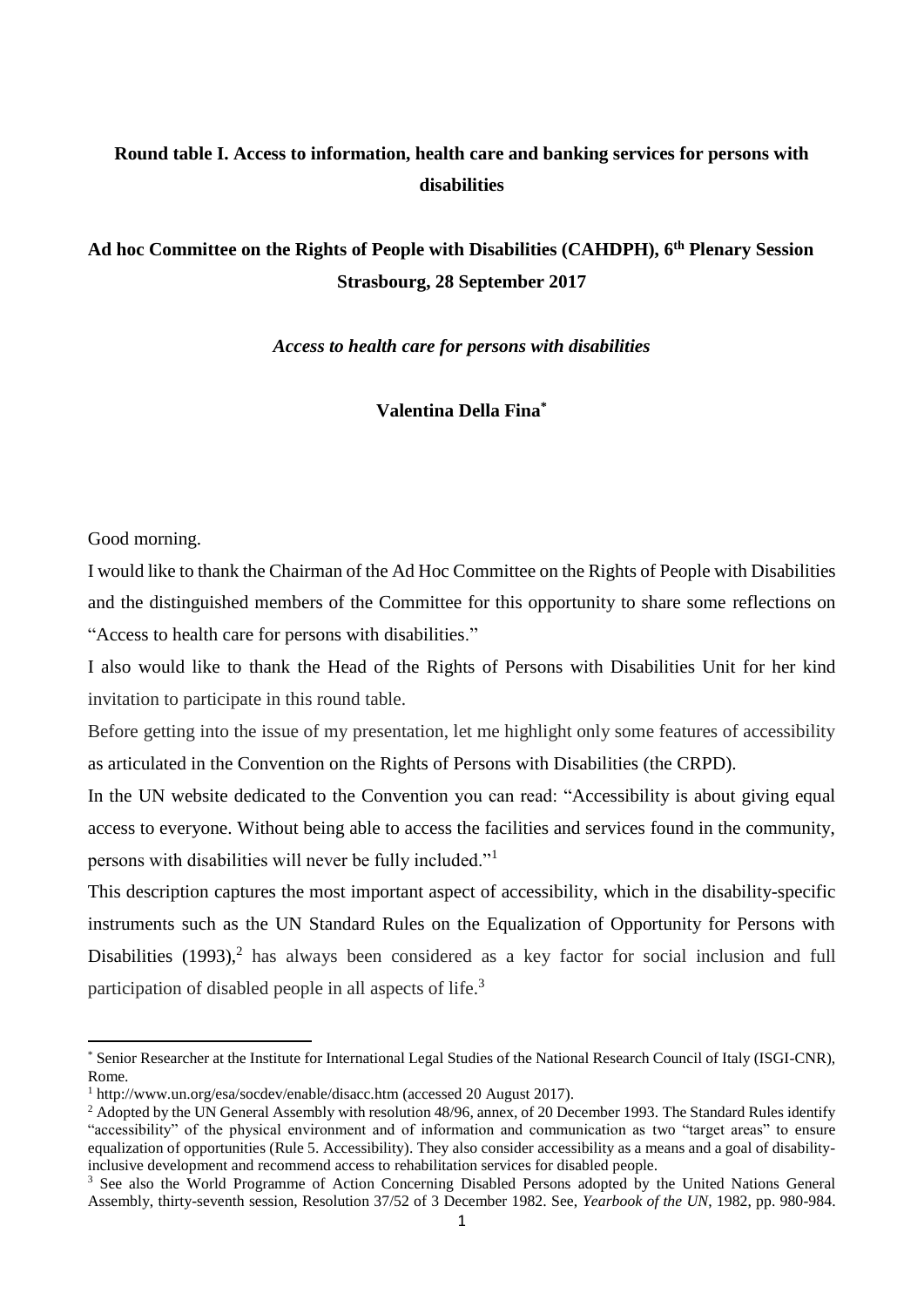This feature has been further enhanced in the CRPD. In the Preamble, States Parties have recognized the importance of accessibility in many fields, **including health**, in enabling persons with disabilities to fully enjoy all human rights and fundamental freedoms (para. v). Accessibility is then one of the underlying core principles of the Convention listed in Article  $3<sup>4</sup>$  is included among the general obligations under Article 4, 5 and is regulated in Article 9, which provides a comprehensive provision on accessibility.

However, it should be noted that accessibility plays a key role throughout the Convention. References can be found in several provisions,<sup>6</sup> including Article 25 on the right to health, confirming that accessibility complements every human right set forth in the CRPD.<sup>7</sup>

The Convention neither in Article 9 nor elsewhere provides a definition of accessibility, but Article 9 addresses accessibility in all its complexity, encompassing the physical environment, transportation, ICT, and services. In addition, it considers accessibility as a precondition for persons with disabilities to live independently, participate fully and equally in society, and have unrestricted enjoyment of all their human rights and fundamental freedoms on an equal basis with others.<sup>8</sup>

It should be noted that accessibility is not new in the framework of international human rights law. Article 9 of the Convention is rooted in existing core human rights treaties containing provisions on the right to access to places and services, including **health care services**. 9

The World Programme considered accessibility an essential means to further its goals of "full participation" and "equalization of opportunities", including in the field of health services.

<sup>4</sup> Thailand originally suggested this principle, which was later also supported by Japan (see Schulze, p. 31).

<sup>5</sup> States Parties are required to provide accessible information to persons with disabilities about mobility aids, devices and assistive technologies, including new technologies, as well as other forms of assistance, support services and facilities (Article 4, para. 1, letter h). In addition, States have the duty to undertake or promote research and development of universally designed goods, services, equipment and facilities, as defined in article 2 of the Convention, which should require the minimum possible adaptation and the least cost to meet the specific needs of a person with disabilities, to promote their availability and use, and to promote universal design in the development of standards and guidelines.

<sup>&</sup>lt;sup>6</sup> See Article 13 for access to justice, Article 19 with regard to living independently and being included in the community, Article 21 for access to information and communication services, Article 24 with regard to inclusive education, , Article 27 on the accessibility of work environment, Article 28 concerning access to social protection, Article 29 for the participation in political and social life, Article 30 on access to cultural life, recreation, leisure and sport, Article 31 with regard to the accessibility of data and statistics, Article 32 on the accessibility of international cooperation programs and of scientific and technical knowledge, and Article 49 concerning the accessible format of the Convention.

<sup>7</sup> Accessibility is included in the articles of general application (i.e. Articles 1-9), which are intended to be applied generally to the rest of the Convention (see, among others, Janet E. Lord, cit., p. 13).

 $8$  General comment No. 2 (2014) Article 9: Accessibility, CRPD/C/GC/2, 22 May 2014, para. 14.

<sup>9</sup> See Article 25 (c) of the International Covenant on Civil and Political Rights on the right to equal access to public service, and Article 5 (f) of the International Convention on the Elimination of All Forms of Racial Discrimination (CERD) on the right of access to any place or service intended for public use. The Convention on the Elimination of All Forms of Discrimination against Women (CEDAW) likewise refers to accessibility in a variety of contexts, *including health care* (Articles 10, 12, 14), while the Convention on the Right of the Child recognizes the right of mentally or physically disabled child *to have access* to education, training, *health care services*, rehabilitation services and others (Article 23, para. 3).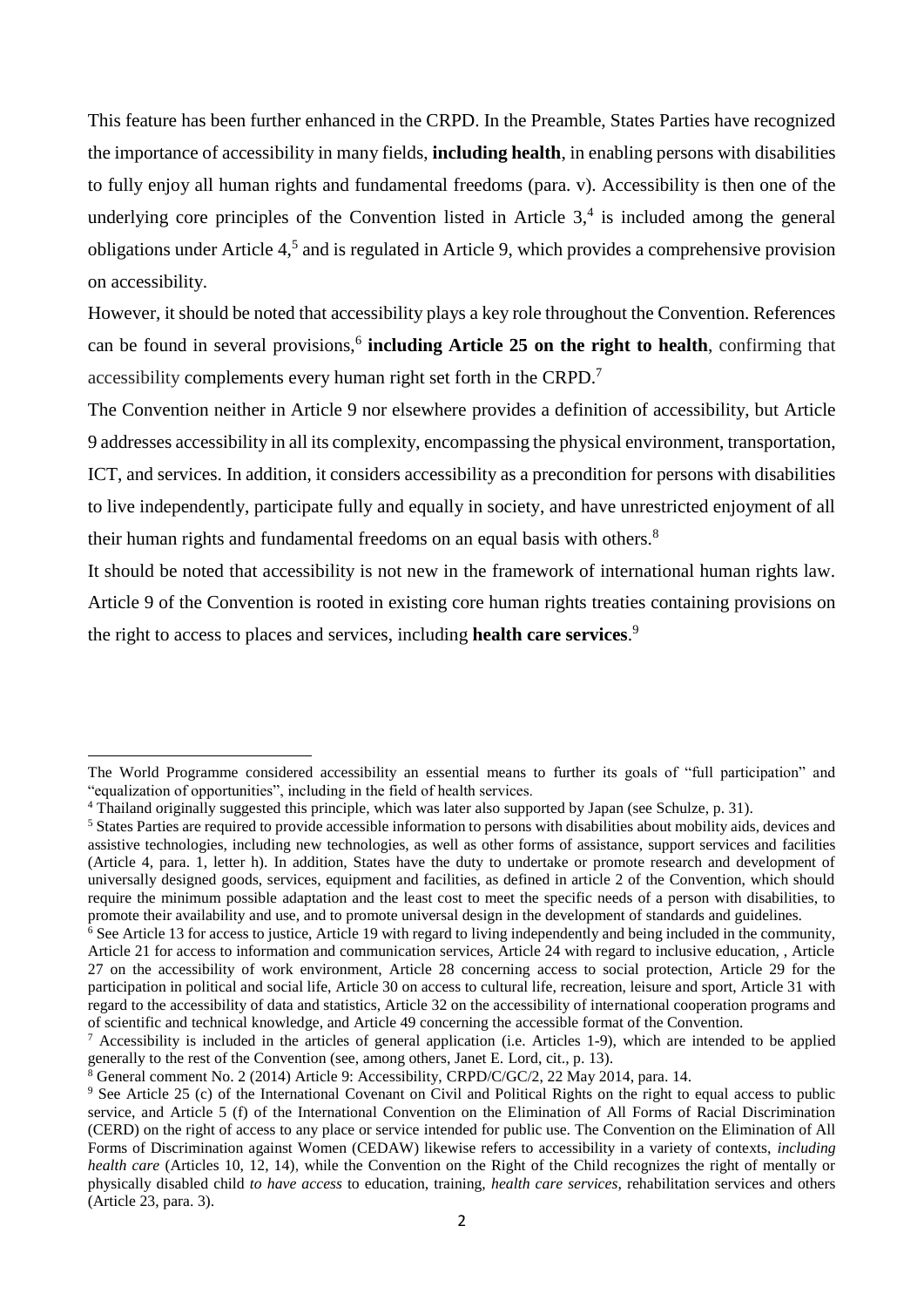According to the CRPD Committee, these provisions have contributed to affirm the **right to access**  as a right per se and to incorporate this right into international human rights law.<sup>10</sup> In the framework of the CRPD, therefore, "accessibility should be viewed as a disability-specific reaffirmation of the social aspect of the right of access" and the "the right to access for persons with disabilities must be ensured through strict implementation of accessibility standards."<sup>11</sup>

Academic experts have also highlighted the close link between accessibility and the principles of equality and non-discrimination.<sup>12</sup> The CRPD Committee in the General Comment No. 2 (2014) has clarified that the "denial of access should be considered to constitute a discriminatory act, regardless of whether the perpetrator is a public or private entity" and that "Accessibility should be provided to all persons with disabilities, regardless of the type of impairment, and without distinction of any  $\text{kind.}$ "13

The Committee has also stressed that States' obligation to provide accessibility is an essential part of the duty to respect, protect and fulfil equality rights and is closely linked with the obligation to provide reasonable accommodation, as defined in Article 2 of the CRPD.<sup>14</sup> In this regard, it is important to underline that while accessibility refers to groups, reasonable accommodation refers to individuals.<sup>15</sup> So, reasonable accommodation can be used as a means of ensuring accessibility for an individual with a disability a particular situation.

In relation to accessibility obligations, the Committee has further clarified that "States parties are not allowed to use austerity measures as an excuse to avoid ensuring gradual accessibility for persons with disabilities. **The obligation to implement accessibility is** *unconditional*, that is the entity obliged to provide accessibility may not excuse the omission to do so by referring to the burden of providing access for persons with disabilities."<sup>16</sup>

<sup>&</sup>lt;sup>10</sup> See General Comment No. 2 (2014), CRPD/C/GC/2, 22 May 2014, paragraphs 2-4. See also CESCR, General Comment No. 5 on persons with disabilities, in which it is affirmed "The right to physical and mental health also implies the right to have access to, and to benefit from, those medical and social services - including orthopaedic devices - which enable persons with disabilities to become independent, prevent further disabilities and support their social integration.32 Similarly, such persons should be provided with rehabilitation services which would enable them "to reach and sustain their optimum level of independence and functioning" (para. 34), E/1995/22, 9 December 1994.

 $11$  Ibid., para. 4 and para. 14.

<sup>12</sup> See F. Seatzu, *Article 9* (*Accessibiliy*), in the *Convention on the Rights of Persons with Disabilities. A Commentary*, edited by V. Della Fina, R. Cera, G. Palmisano, Springer, 2017.

<sup>13</sup> See General Comment No. 2 (2014), CRPD/C/GC/2, 22 May 2014, para. 13.

<sup>&</sup>lt;sup>14</sup> "Reasonable accommodation" means necessary and appropriate modification and adjustments not imposing a disproportionate or undue burden, where needed in a particular case, to ensure to persons with disabilities the enjoyment or exercise on an equal basis with others of all human rights and fundamental freedoms" (Article 2).

<sup>&</sup>lt;sup>15</sup> In this respect, the CRPD Committee has pointed out that "the duty to provide accessibility is an *ex ante* duty. States parties therefore have the obligation to provide accessibility before receiving an individual request to enter or use a place or service [...] The duty to provide reasonable accommodation is an *ex nunc* duty, which means that it is enforceable from the moment an individual with an impairment needs it in a given situation in order to enjoy her or his rights on an equal basis in a particular context." See General Comment No. 2 (2014), CRPD/C/GC/2, 22 May 2014, paragraphs 25 and 26. <sup>16</sup> Ibid, para. 25. Undue burden is defined by national legislation, in general means a burden that is unreasonable in the circumstances having regard to, inter alia, the cost and nature of the adjustments, the size and structure of the business,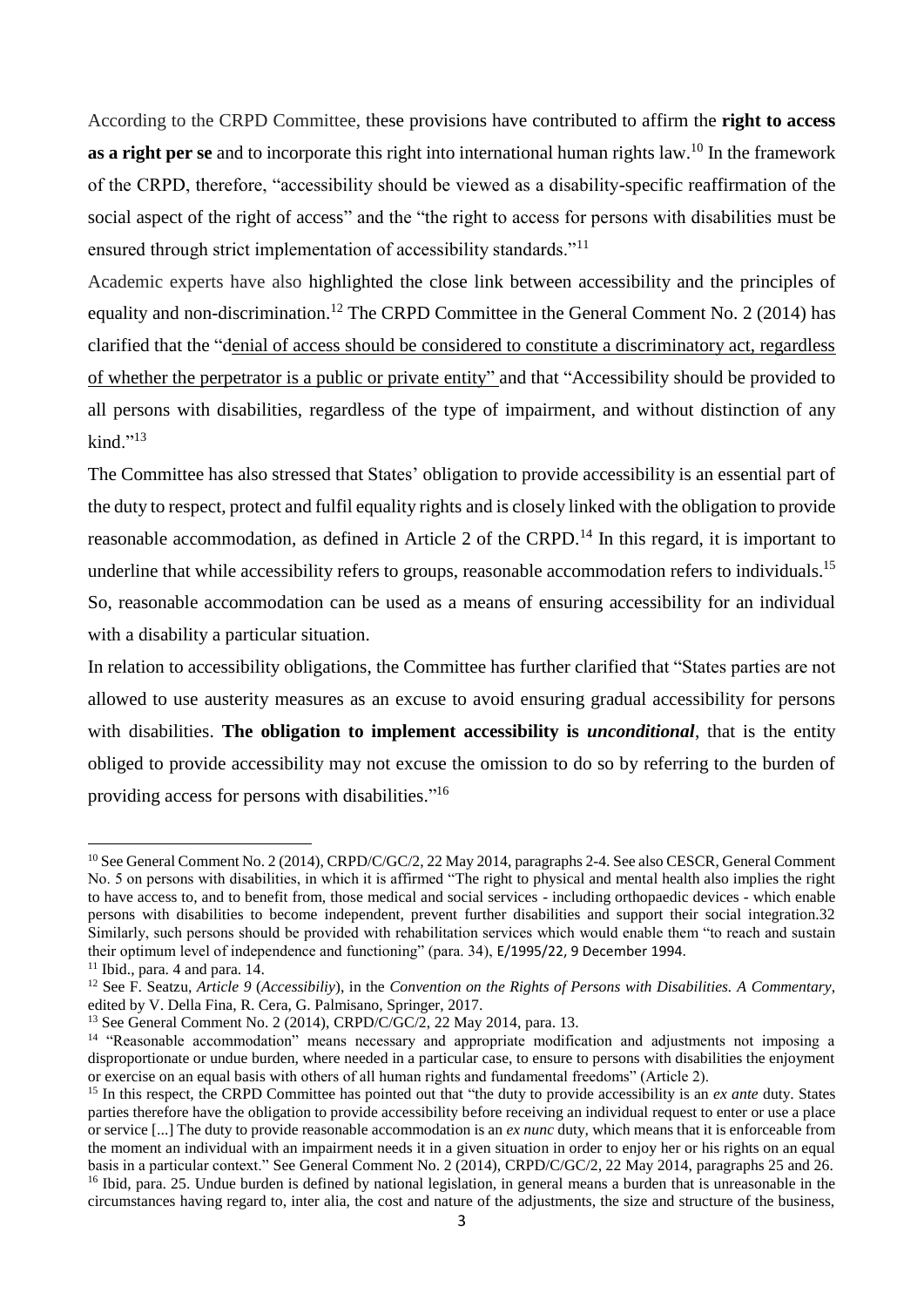Broadly speaking, these are the main features of accessibility that need to be taken into account also in the field of health care.

It should be also recalled that disability-specific regional instruments adopted in the wake of the CRPD refer to accessibility in the same terms of the Convention. This is especially true for the "European Disability Strategy 2010-2020"<sup>17</sup> and for the "Council of Europe Strategy on the Rights of Persons with Disabilities 2017-2023" - entitled "Human Rights: A Reality for All"- that includes accessibility among its five priority areas and expressly refers to Article 9 of the CRPD (para. 55).<sup>18</sup>

## **Access to health care for people with disabilities: a) the international normative framework**

Turning to the subject of access to health care for people with disabilities, it should be first noted that neither the CRPD nor the other core international human rights treaties contain a definition of the term "health care."<sup>19</sup> However, both in the literature and practice on the right to health, three levels of health care are usually distinguished, namely: **primary***,* <sup>20</sup> **secondary**, <sup>21</sup> and **tertiary health care**. 22

 $\overline{a}$ 

the scope of its operations**,** the number of employees, the make-up of the workforce, and the existence of external or state funding for the purpose of carrying out adjustments.

<sup>&</sup>lt;sup>17</sup> Accessibility is one of the eight areas of action of the Strategy. Under the Strategy 2010-2020, the EU undertakes to support and supplement national activities for implementing accessibility, removing existing barriers, and improving the availability and choice of assistive technologies. In 2008, the Commission proposed the "European Accessibility Act" to develop specific standards improving the proper functioning of the internal market in relation to accessible products and services (http://ec.europa.eu/smart-

regulation/impact/planned\_ia/docs/2012\_just\_025\_european\_accessibiliy\_act\_en.pdf. Accessed March 4, 2015). As of September 2017, the Act was not yet adopted.

 $18$  The Strategy points out that accessibility is a broad concept that encompasses accessibility of products and services, is connected to all the provisions of the CRPD and therefore needs to be seen from the perspective of equality and nondiscrimination, covering both the public and private sector. On this basis, the Strategy considers "accessibility an enabler for persons with disabilities in all areas of life" (para. 56). Even outside Europe, accessibility plays a key role in most of the disability-specific regional instruments and is considered a tool to allow the full participation, equality and empowerment of people with disabilities. In this regard, it is worth recalling the Arab Decade of Disabled Persons 2003- 2012, the Program of Action for the Decade of the Americas for the Rights and Dignity of Persons with Disabilities 2006- 2016 (Accessibility, together with health, was among the 9 fields of actions to guide Member States towards more inclusive societies) and the second African Decade of Persons with Disabilities 2010-2019.

<sup>&</sup>lt;sup>19</sup> The Explanatory Report to the Convention on Human Rights and Biomedicine, for the scope of Article 3 (on equal access to health care), specifies that "Health care" means "the services offering diagnostic, preventive, therapeutic and rehabilitative interventions, designed to maintain or improve a person's state of health or alleviate a person's suffering. This care must be of a fitting standard in the light of scientific progress and be subject to a continuous quality assessment." See the Explanatory Report to the Convention on Human Rights and Biomedicine, para. 23. [https://rm.coe.int/16800ccde5.](https://rm.coe.int/16800ccde5) Accessed 2 September 2017.

 $20$  "Primary health care is essential health care based on practical, scientifically sound and socially acceptable methods and technology made universally accessible to individuals and families in the community through their full participation and at a cost that the community and country can afford to maintain at every stage of their development in the spirit of self-reliance and self-determination. It forms an integral part both of the country's health system, of which it is the central function and main focus, and of the overall social and economic development of the community" (see Declaration of Alma-Ata on Primary Health Care, September 1978).

<sup>&</sup>lt;sup>21</sup> It is provided usually in hospitals, and typically deals with relatively common minor or serious illnesses that cannot be managed at community level, using specialty-trained health professionals and doctors, special equipment and sometimes inpatient care at comparatively higher cost.

 $22$  It is provided in relatively few centres, typically deals with small numbers of minor or serious illnesses requiring specialty-trained health professionals and doctors and special equipment, and is often relatively expensive is provided in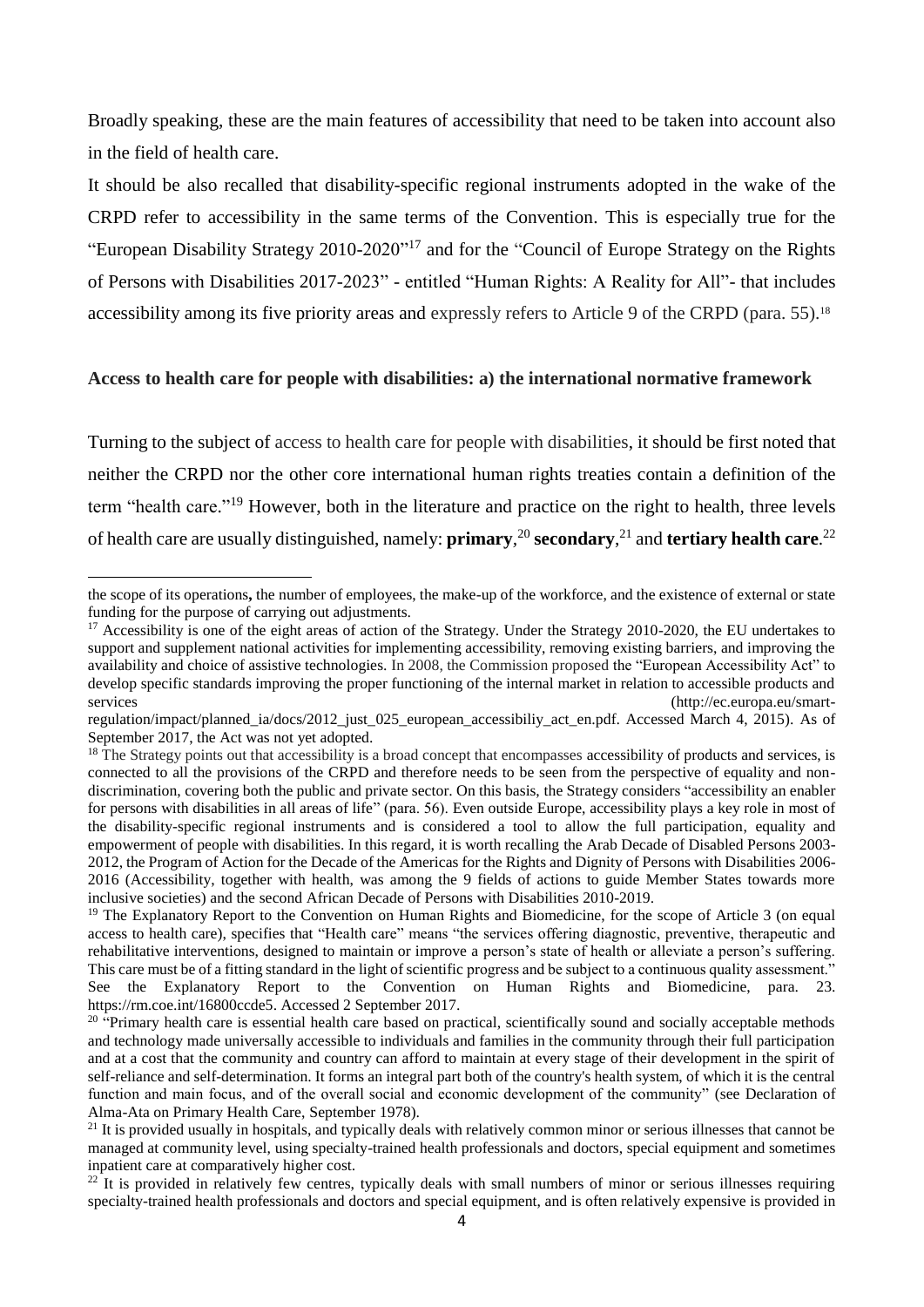These levels vary depending on the severity of the illness and the degree of specialization of the required medical treatment and equipment, which affect of course the costs of the health services. At domestic level, forms of primary, secondary and tertiary health care frequently overlap and interact; therefore, in relation to the normative framework in this field we consider all the three levels to be included in health care. $^{23}$ 

Access to health care for persons with disabilities is considered an integral component of the right to health, as enunciated in the UN Standard Rules (**Rule 2. Medical care**) and in **Article 25 of the CRPD**. <sup>24</sup> Persons with disabilities are indeed more exposed to comorbidities associated with their disability, resulting in greater need for health care.

It is known that historically disability has been considered itself a health issue to be treated only through a medical approach. With the shift away from the "medical model" of disability (which interpreted disability as a "health problem") towards a "social" or "human rights-based model", a more holistic perspective on disability and a more accurate understanding of its role as a health determinant have been adopted.<sup>25</sup> The human rights-based approach to disability upholds the right of disabled persons to enjoy all human rights on an equal basis with others, including equal access to health care. The CRPD Committee has in fact recommended States Parties to "apply a human rightsbased approach to disability in the provision of health services to persons with disabilities."<sup>26</sup>

The disability community has worked hard to move disability out of the medical framework and to redefine disabilities as functional limitations, occurring as a natural part of human diversity and requiring an adjustment of the social, physical and legal environments to accommodate them. By focusing on the barriers to participation of people with disabilities in society and the effects of these barriers on access to health, it has become clear that disabled people may enjoy their human right to health mainly through access to health care without discrimination on the basis of disability.<sup>27</sup>

relatively few centres, typically deals with small numbers of minor or serious illnesses requiring specialty-trained health professionals and doctors and special equipment, and is often relatively expensive.

<sup>&</sup>lt;sup>23</sup> See CESCR, General Comment No. 14, 'The right to the highest attainable standard of health' (Art. 12) (Twentysecond session, 2000), para. 13, footnote no. 9

<sup>&</sup>lt;sup>24</sup> See also Article 6 of the UN Declaration on the Rights of Disabled Persons of 1975, GA Res. 3447 (XXX), which states that "Disabled persons have the right to medical, psychological and functional treatment…"; the UN Standard Rules affirm that persons with disabilities have the right to "provision of the same level of medical care within the same system as other persons." See also the World Programme of Action concerning Disabled Persons, paragraphs 95-107.

<sup>&</sup>lt;sup>25</sup> Under the International Classification of Functioning, Disability and Health (known as ICF) - adopted by the WHO in 2001- the notions of "health" and "disability" have acquired a new meaning as this classification acknowledges that every person can experience a decrement in health and thereby experience disability. This latter is not viewed as an individual's intrinsic feature but as an interaction between the features of the person and the characteristics of the overall context in which the person lives. http://www.who.int/classifications/icf/en/.

<sup>&</sup>lt;sup>26</sup> Concluding observations on the initial report of Cyprus, CRPD/C/CYP/CO/1, 8 May 2017, para. 52.

<sup>27</sup> Frieden L (2005) *The Right to Health: Fundamental Concepts and the American Disability Experience.* National Council on Disability, https://www.ncd.gov/rawmedia\_repository/5cef6559\_d74d\_43e3\_99fc\_de935f36d9b6.pdf: Accessed 2 September 2017.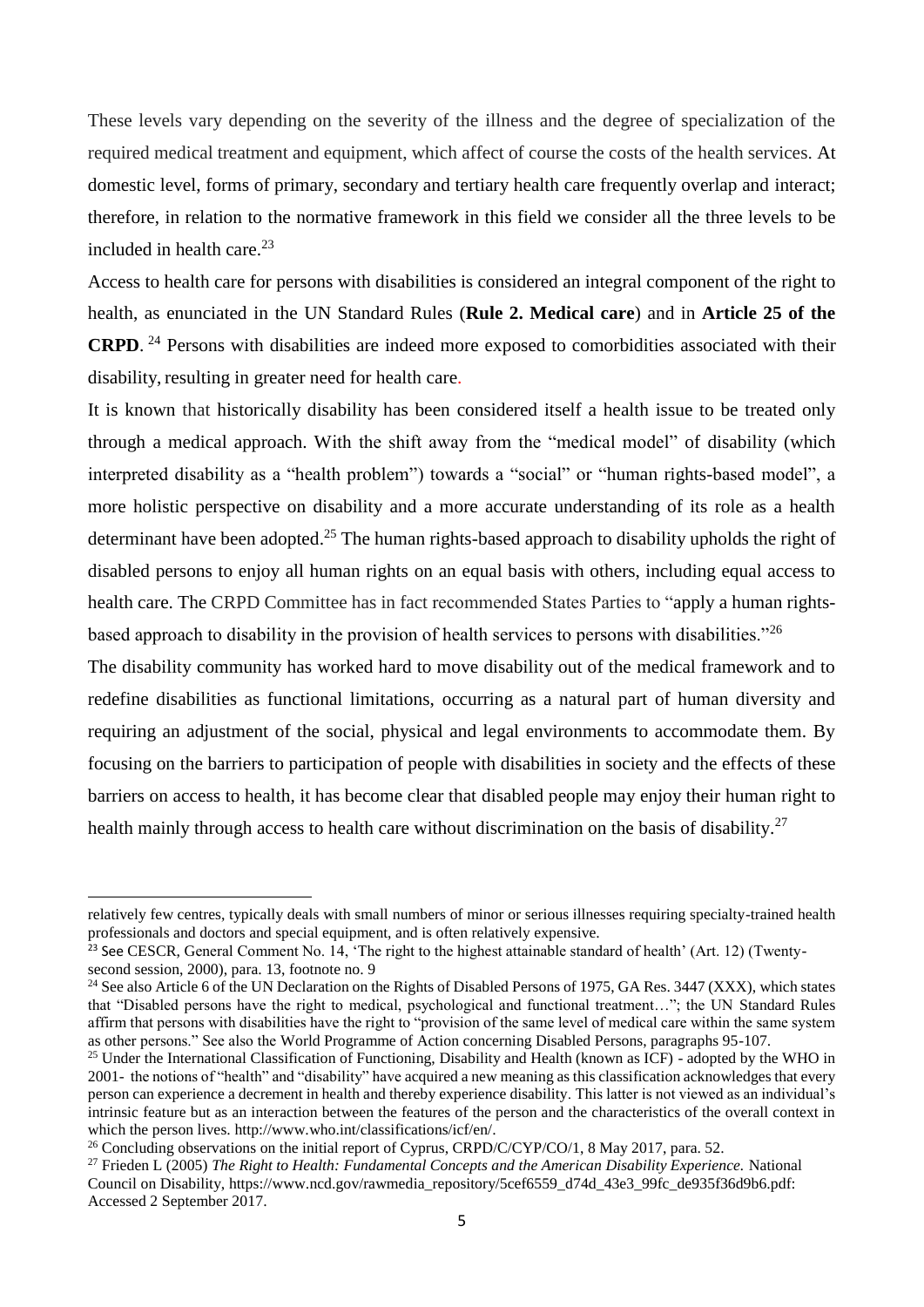Discrimination in the context of access to healthcare can take a number of forms. A report published by the EU Agency for Fundamental Rights (FRA) has grouped discrimination in health care into six categories, which are the following: delay of treatment; refusal of treatment; lack of dignity and stereotyping; malpractice and poor quality of care; lack of informed consent; and harassment.<sup>28</sup>

Moreover, the World Health Organization (WHO) has identified a range of barriers that people with disabilities encounter when they attempt to access health care, which include the following: a) prohibitive costs of health services and transportation;<sup>29</sup> b) limited availability of services; c) physical barriers related to design of health facilities, medical equipment or transport;<sup>30</sup> d) inadequate skills and knowledge of health workers;<sup>31</sup> e) informational barriers and communication difficulties, including inadequate information for disabled persons about their right to access health care services.<sup>32</sup> With a view to eliminating these barriers, in 2013 the WHO adopted **the Global Disability Action Plan 2014-2021** whose first goal is to remove barriers and improve access to health care

programmes and services to meet the rights of persons with disabilities as set out in Articles 9 and 25 of the CRPD. 33

This Plan brings accessibility to the heart of the provision of health care to disabled persons in conformity with the General Comment No. 2 (2014) of the CRPD Committee. In the General Comment the Committee has pointed out that health care would remain unattainable for disabled persons without the physical accessibility of the premises where those services are provided and without accessible transportation to travel to the places where the services are provided. In addition, all information and communication pertaining to the provision of health care should be accessible through sign language, Braille, accessible electronic formats, alternative script, and augmentative and alternative modes, means and formats of communication. The Committee has also emphasized that it

 $\overline{a}$ 

<sup>28</sup> European Union Agency for Fundamental Rights (FRA), *Inequalities and multiple discrimination in access to and quality of healthcare*, 2013, p. 63.

 $^{29}$  Affordability of health services and transportation are two main reasons why people with disabilities do not receive needed health care in low-income countries (32-33% of non-disabled people are unable to afford health care compared to 51-53% of people with disabilities).

<sup>&</sup>lt;sup>30</sup> Uneven access to buildings (hospitals, health centres), inaccessible medical equipment (for example, women with mobility difficulties are often unable to access breast and cervical cancer screening because examination tables are not height-adjustable), poor signage, narrow doorways, internal steps, inadequate bathroom facilities, and inaccessible parking areas create barriers to health care facilities.

<sup>&</sup>lt;sup>31</sup> People with disabilities are more than twice as likely to report finding health care provider skills inadequate to meet their needs, four times more likely to report being treated badly and nearly three times more likely to report being denied care.

<sup>32</sup> [http://www.who.int/mediacentre/factsheets/fs352/en/.](http://www.who.int/mediacentre/factsheets/fs352/en/) WHO Global Disability Action Plan 2014-2012, para. 28.

<sup>&</sup>lt;sup>33</sup> The Plan identifies a set of actions for Objective 1 and proposes inputs for Member States, the Secretariat and international and national partners (see WHO Global Disability Action Plan 2014-2012, pp. 10-13, http://www.who.int/disabilities/actionplan/en/).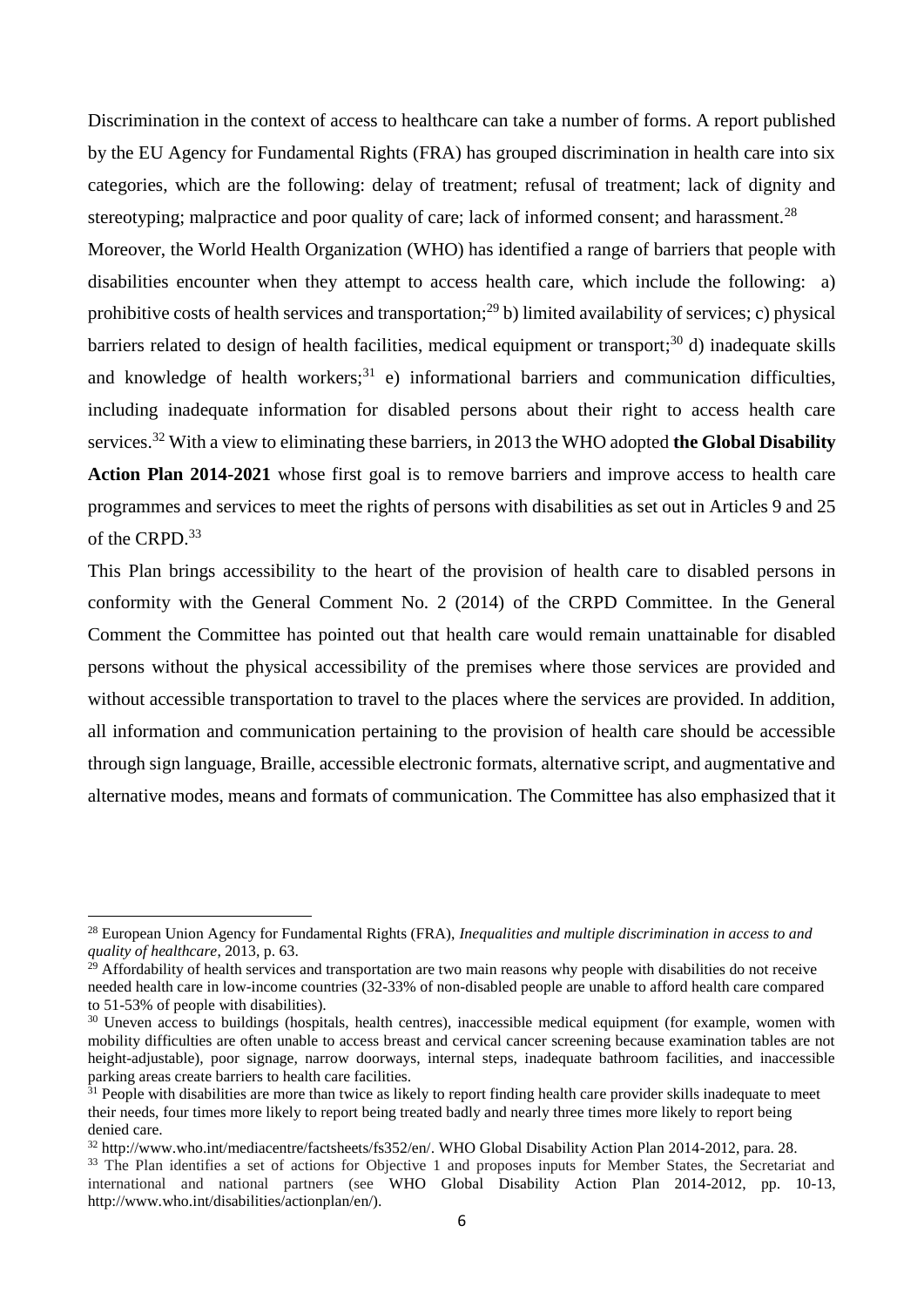is especially important to take into account the gender dimension of accessibility when providing health care, particularly reproductive health care for women and girls with disabilities.<sup>34</sup>

The relevance of accessibility in guaranteeing the right to health was especially underlined by the UN Committee on Economic, Social and Cultural Rights (CESCR) in the General Comment No. 14 adopted in 2000.<sup>35</sup> In identifying the <u>four interrelated and essential elements</u> of the right to health, which are **availability**,<sup>36</sup> **accessibility, acceptability**,<sup>37</sup> and **quality**,<sup>38</sup> the UN Committee has outlined that accessibility has four overlapping dimensions. These are:

1. *non-discrimination*: health facilities, goods and services must be accessible to all, especially the most vulnerable or marginalized sections of the population, in law and in fact, without discrimination on any of the prohibited grounds, including disability.

2. *physical accessibility*: health facilities, goods and services must be within safe physical reach for all sections of the population, especially vulnerable or marginalized groups, including disabled people. Accessibility further includes adequate access to buildings for persons with disabilities.

3. *economic accessibility or affordability*: health facilities, goods and services must be affordable for all*.* Payment for health-care services has to be based on the principle of equity, ensuring that these services, whether privately or publicly provided, are affordable for all, including socially disadvantaged groups.

4. *information accessibility:* accessibility includes the right to seek, receive and impart information and ideas concerning health issues*.* However, accessibility of information should not impair the right to have personal health data treated with confidentiality (this right is protected under Article 22 of the CRPD).

These elements, that make express reference to disabled people, may apply *mutatis mutandis* to the right to health under Article 25 of the CRPD.<sup>39</sup>

1

<sup>34</sup> GC No. 2(2014), CRPD/C/GC/2, para. 40. During negotiations on draft Article 21 some delegations proposed the deletion of the words "including sexual and reproductive health services" but there was broad support for retaining it. The Ad Hoc Committee noted that this phrase was not intended to alter or prejudice the general policies of governments in regard to family planning or related matters, to the extent that these were permitted by national legislation of general application. The phrase was a statement on the right to be free from non-discrimination, and its effect was that persons with disabilities would need to be treated on an equal basis with others in this area (See sixth session). However, some States Parties issued interpretative declarations concerning the meaning of the term, see I. Pavone, *Article 25 (Health)*, in the *Convention on the Rights of Persons with Disabilities. A Commentary*, edited by V. Della Fina, R. Cera, G. Palmisano, Springer, 2017

<sup>&</sup>lt;sup>35</sup> CESCR, General Comment No. 14, 'The right to the highest attainable standard of health' (Art. 12) (Twenty-second session, 2000), U.N. Doc. E/C.12/2000/4 (2000).

<sup>&</sup>lt;sup>36</sup> Public health care facilities, goods and services, as well as programs, have to be available in sufficient quantity within the State Party.

<sup>&</sup>lt;sup>37</sup> All health facilities, goods and services must be respectful of medical ethics and culturally appropriate as well as sensitive to gender and life-cycle requirements.

<sup>&</sup>lt;sup>38</sup> Health facilities, goods and services must be scientifically and medically appropriate and of good quality.

<sup>&</sup>lt;sup>39</sup> The right to health as a fundamental human right has been recognized for the first time at the international level in the World Health Organization (WHO) Constitution of 1946 which established that "The enjoyment of the highest attainable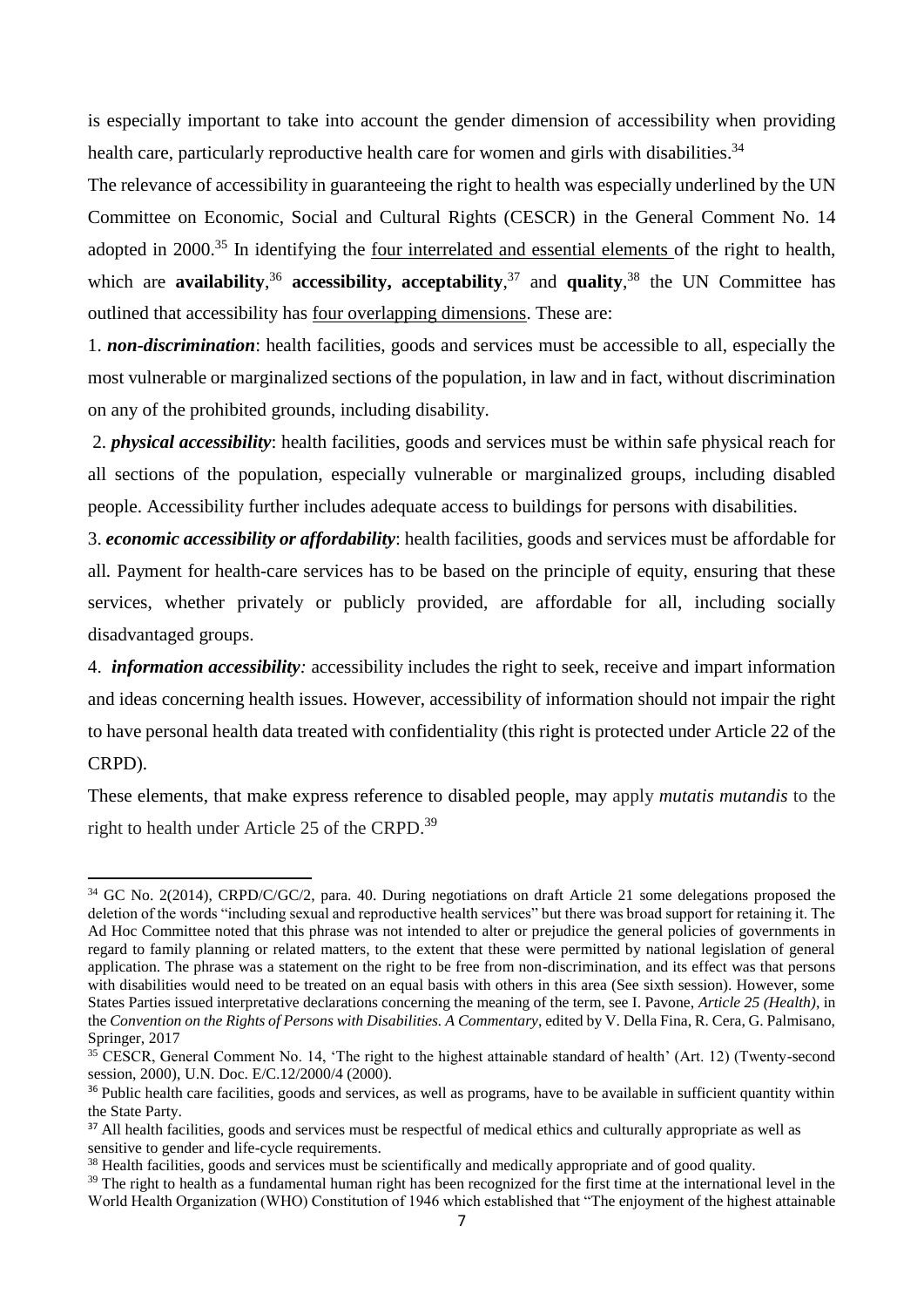It is worth recalling that they are also at the heart of the "Universal health coverage", which is one of the targets of Sustainable Development Goal no. 3 focused on health, <sup>40</sup> whose realization has been recommended by the CRPD Committee in several Concluding observations.<sup>41</sup>

Accessibility requirements complement Article 25 of the CRPD that establishes specific obligations on access to health care with the aim of guaranteeing to disabled personsthe "enjoyment of the highest attainable standard of health without discrimination on the basis of disability."<sup>42</sup>

Under Article 25, non-discrimination and equality are critical components of the right to health. This provision, read in conjunction with Articles 3, 4 and 5 of the Convention, further strengthens the protection of disabled people against all forms of discrimination based on disability, requiring that not only the public health sector but also private providers of health services and facilities comply with the non-discrimination obligations under the Convention.<sup>43</sup>

With the specific aim of guaranteeing the right to health without discrimination based on disability, Article 25 provides that States Parties take all appropriate measures to **ensure access for persons**  with disabilities to health services that are gender-sensitive,<sup>44</sup> including health-related rehabilitation. 45

The provision lists a set of measures aimed at ensuring that persons with disabilities have **access to and benefit from those medical and social services they need specifically because of their disabilities**. These measures concern early identification and intervention, services designed to

standard of health is one of the fundamental rights of every human being without distinction of race, religion, political belief, economic or social condition" (Preamble). Subsequently this right was enshrined in Article 25, para. 1, of the Universal Declaration of Human Rights of 1948, which states that "Everyone has the right to a standard of living adequate for the health and well-being of himself and of his family, including food, clothing, housing and medical care and necessary social services, and the right to security in the event of unemployment, sickness, disability, widowhood, old age or other lack of livelihood in circumstances beyond his control."

<sup>&</sup>lt;sup>40</sup> In the 2030 Agenda for Sustainable Development, UN Member States have committed themselves to "achieve universal" health coverage and access to quality health care," and to "ensuring universal access to sexual and reproductive healthcare services, including for family planning, information and education" (para. 26). UN General Assembly Resolution 70/1 "Transforming our world: the 2030 Agenda for Sustainable Development" adopted on 25 September 2015. See also the Report of the UN Special Rapporteur on the right of everyone to the enjoyment of the highest attainable standard of physical and mental health, UN Doc. A/71/304, 5 August 2016.

<sup>&</sup>lt;sup>41</sup> See, among the others, the Concluding observations on the initial report of Cyprus, CRPD/C/CYP/CO/1, 8 May 2017, para. 52.

 $42$  The notion of "the highest attainable standard of health" has been clarified by the Committee on Economic, Social and Cultural Rights (CESCR) in the General Comment No. 14 (2014) on Article 12 of the Covenant. The Committee made clear that "it takes into account both the individual's biological and socio-economic preconditions and a State's available resources. Good health cannot be ensured by a State, nor can States provide protection against every possible cause of human ill health. Consequently, the right to health must be understood as a *right to the enjoyment of a variety of facilities, goods, services and conditions* necessary for the realization of the highest attainable standard of health" (para. 9).

<sup>&</sup>lt;sup>43</sup> See CESCR, General Comment No. 14: The Right to the Highest Attainable Standard of Health (Art. 12), para. 26; CESCR General Comment No. 5: Persons with Disabilities, para. 34.

<sup>44</sup> See Article 6 of the CRPD devoted to "Women with disabilities" who are subject to multiple discrimination.

<sup>45</sup> Rehabilitation is regulated in Article 26 of the CRPD, see I. Pavone, *Article 26 [Habilitation and Rehabilitation]* in V. Della Fina et al. (eds.), *The United Nations Convention on the Rights of Persons with Disabilities*, DOI 10.1007/978-3- 319-43790-3\_30.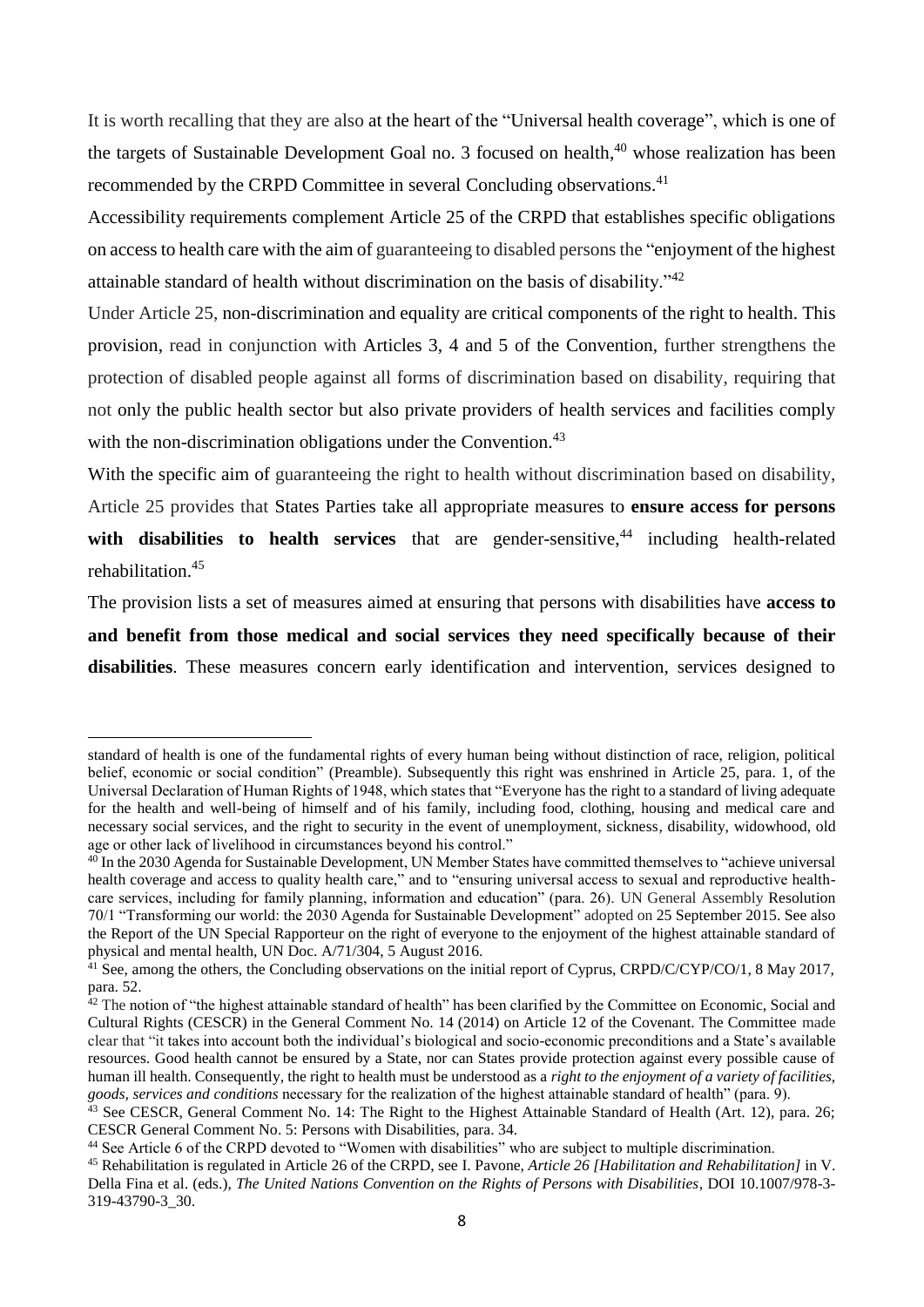minimize and prevent further disabilities, and rehabilitation services, which enable disabled people to become independent and support their social integration.

Similarly, under Article 25 States must provide health services and centres as close as possible to people's own communities, including in rural areas. Furthermore, the application of nondiscrimination principle requires that disabled persons be provided with "the same range, quality and standard of free or affordable health care and programmes as provided to other persons", including in the area of sexual and reproductive health<sup>46</sup> and population-based public health programmes. Health professionals must as well provide care of the same quality to persons with disabilities as to others, including on the basis of free and informed consent, by, *inter alia*, raising awareness of the human rights, dignity, autonomy and needs of disabled people through training and ethical standards (both in public and private health care). Even health or life insurance must be provided without discrimination, where it is permitted by national law.<sup>47</sup>

The CRPD Committee has clarified the contents of Article 25 in several Concluding observations, recommending States Parties take measures to ensure that disabled women have access to accessible medical services and facilities,<sup>48</sup> "to adopt measures to ensure that health-care services, including all mental-health-care services, are based on the informed consent of the person concerned,"<sup>49</sup> and to repeal "laws permitting involuntary treatment and confinement, including upon the authorization of third party decision-makers such as family members or guardians."<sup>50</sup>

In the General Comment No. 1 (2014), the CRPD Committee has further clarified that States parties have an obligation to require all health and medical professionals (including psychiatric professionals) to obtain the free and informed consent of disabled persons prior to any treatment.<sup>51</sup>

1

<sup>&</sup>lt;sup>46</sup> In 2003, the UN Commission on Human Rights established that: "sexual and reproductive health are integral elements of the right of everyone to the enjoyment of the highest attainable standard of physical and mental health" (Commission on Human Rights Resolution 2003/28). This position was reaffirmed in 2004 (Commission on Human Rights Resolution 2004/27).

<sup>&</sup>lt;sup>47</sup> Under Article 25, States are also required to "prevent discriminatory denial of health care or health services or food or fluids on the basis of disability." This could be of particular concern, for instance, in the case of a disabled person whom is denied an organ for transplantation due to his/her condition of disability. It also regards end of life issues, such as the right to refuse a medical treatment in severe health conditions, such as those affecting a person in permanent vegetative state (PVS).

<sup>48</sup> See, among the others, the Concluding observations on the initial report of the Republic of Moldova, CRPD/C/MDA/CO/1, 18 May 2017, para. 46.

<sup>49</sup> Concluding Observations on Spain, CRPD/C/ESP/CO/1, 19 October 2011, para. 36.

<sup>50</sup> Concluding observations on the initial report of China, CRPD/C/CHN/CO/1, 15 October 2012, para. 23.

 $51$  The Committee has in particular stressed that in conjunction with the right to legal capacity guaranteed by Article 12, States parties have an obligation not to permit substitute decision-makers to provide consent on behalf of people with disabilities and all health and medical personnel should ensure appropriate consultation that directly engages the person with disabilities (para. 41). See para. 41. Australia and Norway made interpretative declarations on Article 25 when they ratified the CRPD. The Australian declaration states "Australia […] declares its understanding that the Convention allows for compulsory assistance or treatment of persons, including measures taken for the treatment of mental disability, where such treatment is necessary, as a last resort and subject to safeguards." The Norwegian declaration affirms that "Norway declares its understanding that the Convention allows for compulsory care or treatment of persons, including measures to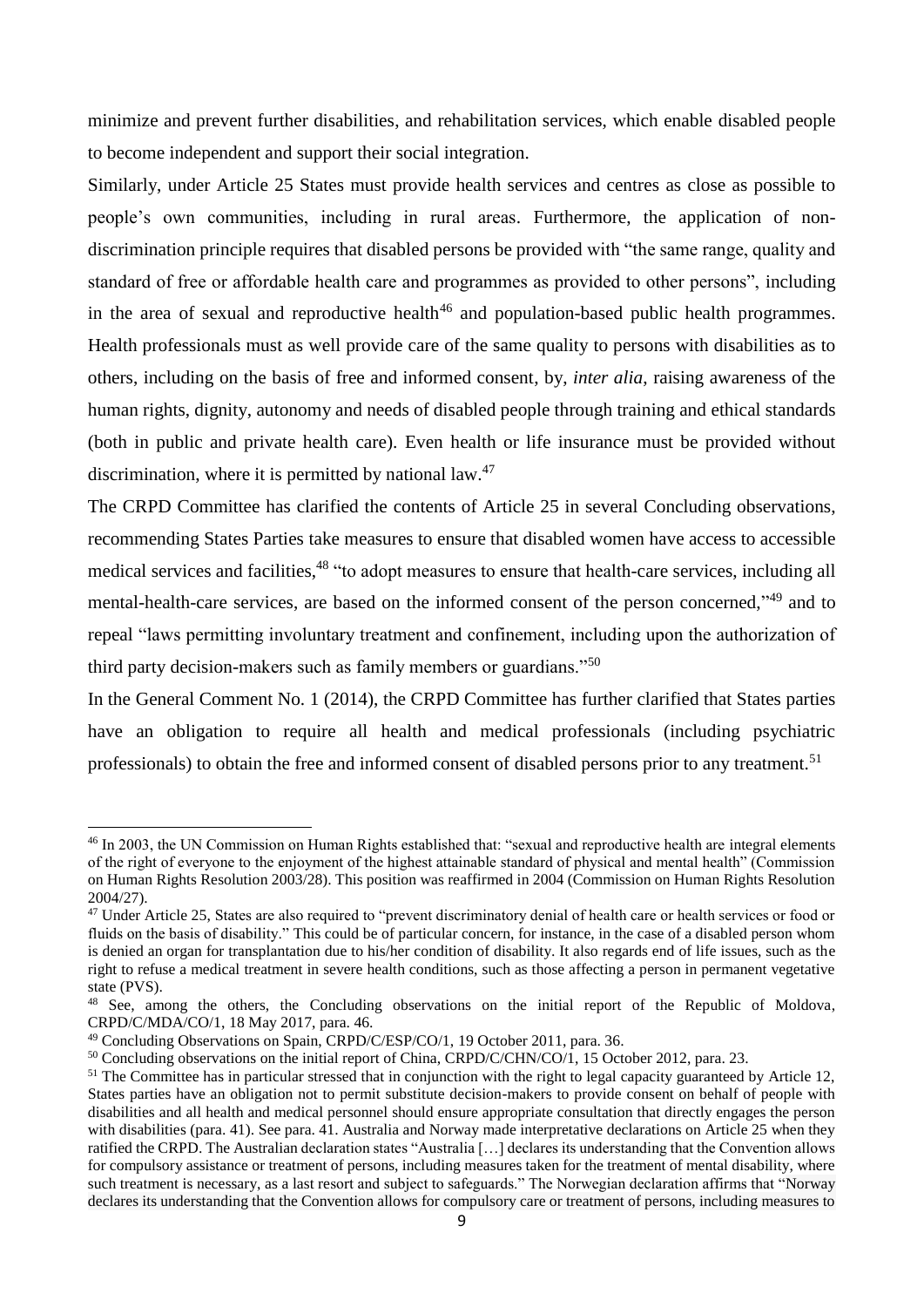In addition, in the Views adopted in the case *Mr. X v. Argentina* concerning a disabled person with severe health problems detained in prison, the Committee has clarified that the State party is under an obligation to adopt appropriate measures to ensure that "**persons with disabilities who have been deprived of their liberty have access to medical and rehabilitation treatments so that they may enjoy the highest attainable standard of health without discrimination**" (para. 9).<sup>52</sup>

#### **b) The Council of Europe normative framework**

After having outlined the international normative framework on access to health care for disabled people, we will explore the protection of this right at regional level with particular regard to the human rights instruments of the Council of Europe and the case law of the European Court of Human Rights (the Court).

The European Convention on Human Rights protects a number of civil and political rights, but it does not protect the right to health and access to health care. Despite this shortcoming, issues concerning the protection of these rights have been raised before the Court mainly in relation **to Article 2** (right to life), **Article 3** (prohibition of torture, inhuman or degrading treatment or punishment) and **Article 8** (right to respect for private and family life).

Given the short time available to me, I will mention only some relevant case law.

With reference to the **jurisprudence on Article 2**, the Court ruled that this provision encompasses positive obligations on States to provide medical facilities and services. In particular, in some case law the Court held that under Article 2 the State might be under an obligation to provide health care measures where there is evidence of a causal link between the applicants' death and the shortcomings in the medical care system. <sup>53</sup> For example, in the case *Panaitescu v. Romania*<sup>54</sup> concerning a cancersick person who died during the proceeding before the Court, this latter held that the State failed to prevent the applicant's life from being put at risk by not providing him the appropriate health-care as ordered by the national courts, in breach of Article 2 of the Convention. <sup>55</sup>

treat mental illnesses, when circumstances render treatment of this kind necessary as a last resort, and the treatment is subject to legal safeguards."

<sup>52</sup> Views adopted by the Committee at its eleventh session Communication No. 8/2012 (31 March–11April 2014), CRPD/C/11/D/8/2012, 18 June 2014.

<sup>53</sup> See *Pentiacova and 48 Others v Moldova* (2005) 40 E.H.R.R. SE23; *Nitecki v Poland* App no 65653/01 (ECtHR Decision, 21 March 2002); *Cyprus v Turkey* (2002) 35 E.H.R.R. 30 [219].

<sup>54</sup> *Panaitescu* v. *Romania*, Appl. No 30909/06, 10 April 2012.

<sup>55</sup> See also the case *Center of Legal Resources on behalf of Valentin Câmpeanu v. Romania* of 17 July 2014, the Grand Chamber found that there had been a violation of Article 2 (right to life) of the Convention, in both its substantive and its procedural aspects. The application was lodged by a non-governmental organization (NGO), on behalf of Valentin Câmpeanu, abandoned at birth and placed in an orphanage. He had been diagnosed as a young child as being HIV-positive and as suffering from a severe mental disability. He died in 2004 at the age of 18 in a psychiatric hospital.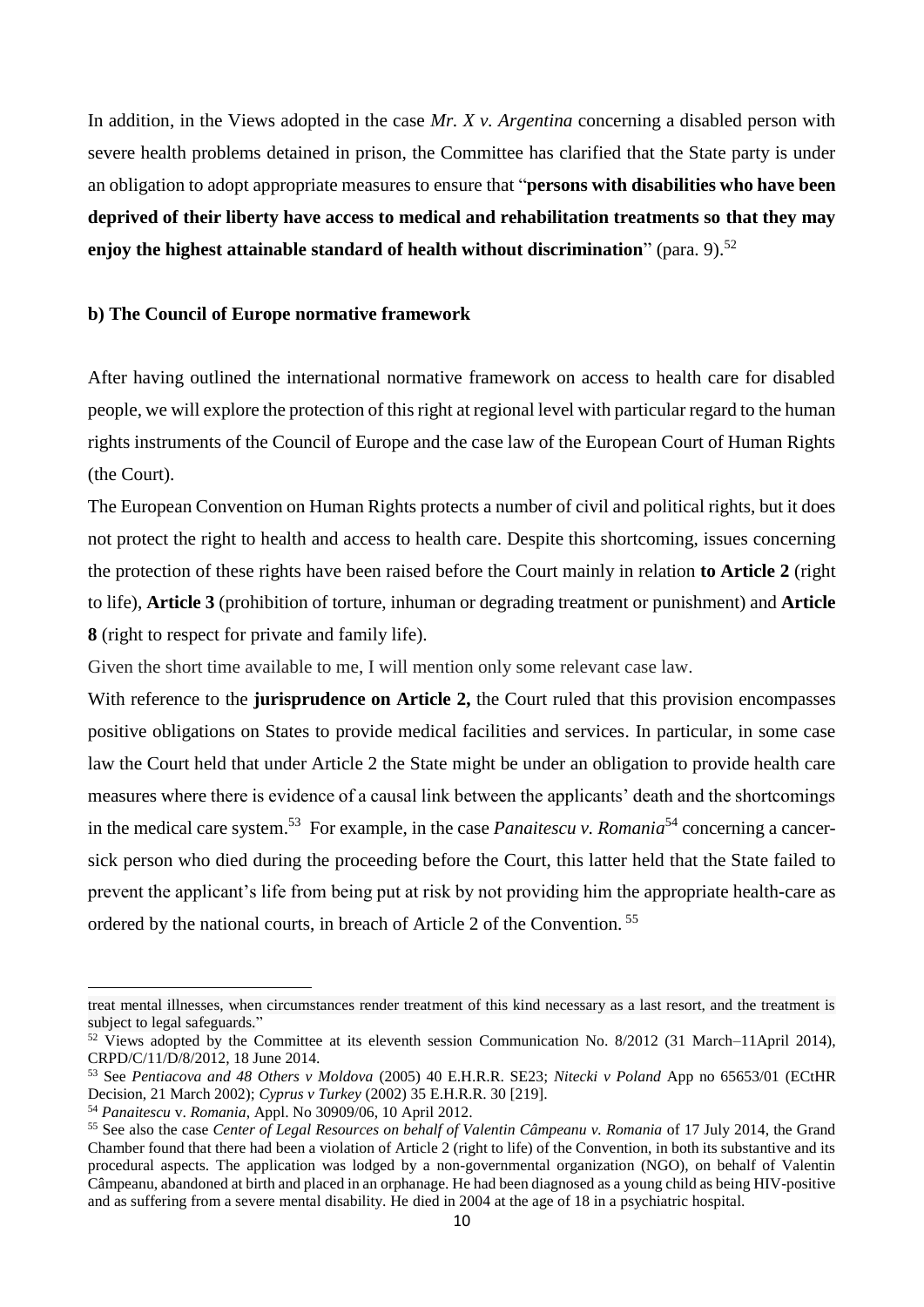Also, in the case *Mehmet Sentürk and Bekir Sentürk v Turkey* the Court found a violation of Article 2 for a failure to provide basic health care which led to death.<sup>56</sup>

The case law of the Court that have **found a violation of Article 3** of the Convention concern mainly the conditions of detention of disabled people in relation to access to health care.<sup>57</sup> Where persons with disabilities are detained, the Court ruled that national authorities must take care to provide conditions that meet any special needs resulting from the disability, and ensure that health care in detention facilities, including prison and psychiatric hospitals, is prompt and appropriate in light of their impairment, <sup>58</sup> and that **health care facilities in prisons must be accessible**. 59

There are several cases in this regard, I will just mention the case *Arutyunyan v. Russia*. <sup>60</sup> In this case, the Court held that there had been a violation of Article 3 (prohibition of inhuman or degrading treatment) of the Convention, finding that the domestic authorities had failed to treat the applicant in a safe and appropriate manner consistent with his disability and had **denied him effective access to** 

# **the medical facilities.**

 $\overline{a}$ 

Finally, the right to health care has been invoked in **relation to Article 8,** which addresses the right to private and family life. In general, the Court largely relied on the State's margin of appreciation leaving States to arrange their health care system in accordance with the available resources, such cases include *Sentges v Netherlands* and *Passannate v Italy* that the Court rejected as manifestly illfounded*.* 61

In other cases, the Court found a violation of Article 8 of the Convention for specific aspects related to health care such the lack of access to personal medical records, <sup>62</sup> as in the case *K.H. and Others v.* 

ECtHR (Fifth Section), Judgment (Merits and Just Satisfaction) of 30July 2009; *Price v. the United Kingdom*,

<sup>56</sup> *Mehmet Sentürk and Bekir Sentürk v Turkey* App No 13423/09 (ECtHR, 09 April 2013). The case concerned the death of a pregnant woman (Mrs Sentürk) following a series of misjudgements by medical staff at different hospitals and the subsequent failure to provide her with emergency medical treatment. The Court held that the deceased had been the victim of blatant shortcomings on the part of the hospital authorities and had been *denied the possibility of access to appropriate emergency treatment.* The Court reiterated that failure by a State to comply with its duty to protect a person's physical well-being amounted to a breach of the substantive aspect of Article 2 of the Convention. Therefore, it found the State to be in violation of Article 2 for not providing emergency medical treatment to a patient that eventually led to death.

<sup>&</sup>lt;sup>57</sup> The Court has embraced a wide notion of persons with disabilities, including not only physically or mentally impaired people, but also persons with serious illness, such as diabetes (see *Glor v Switzerland*, App no 13444/04, ECtHR, 30 April 2009. For all the cases reported see [http://www.echr.coe.int/Documents/FS\\_Disabled\\_ENG.pdf. Accessed 2 September](http://www.echr.coe.int/Documents/FS_Disabled_ENG.pdf.%20Accessed%202%20September%202017)  [2017.](http://www.echr.coe.int/Documents/FS_Disabled_ENG.pdf.%20Accessed%202%20September%202017)

<sup>58</sup> See See *İlhan v. Turkey* [GC], no. 22277/93, § 87, ECHR 2000-VII; *Pitalev v. Russia*, Application no. 34393/03,

Application no. 33394/96 [2001] ECHR 458; *Naumenko v. Ukraine*, no. 42023/98, § 112, 10 February 2004; *Farbtuhs v. Latvia*, no. 4672/02, § 51, 2 December 2004.

<sup>59</sup> See the cases *Grimailovs v. Latvia* App no 6087/03, judgment 25.6.2013; *Semikhvostov v. Russia* of 6 February 2014; *Helhal v. France* of 19 February 2015.

<sup>60</sup> *Arutyunyan v. Russia* of 10 January 2012.

<sup>61</sup> *Sentges v Netherlands* (2004) 7 C.C.L. Rep. 400.

<sup>62</sup> See *Guerra and Others v. Italy*, 19 February 1998, § 60, Reports 1998-I; *McGinley and Egan v. the United Kingdom*, 9 June 1998, § 101, Reports of Judgments and Decisions 1998-III; *Roche v. the United Kingdom* [GC], no. [32555/96,](http://hudoc.echr.coe.int/eng#{"appno":["32555/96"]}) para. 155, ECHR 2005-X.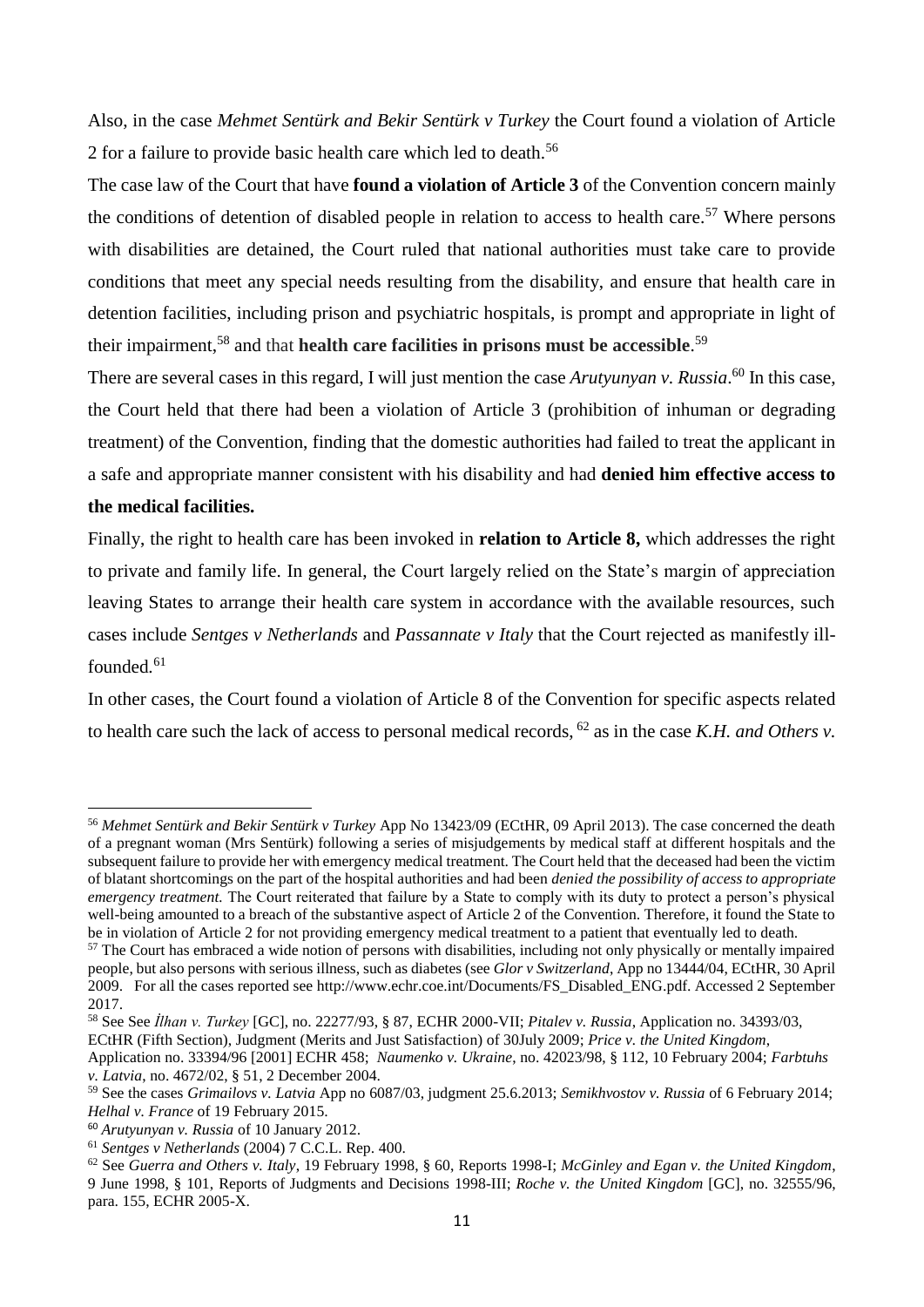*Slovakia*, <sup>63</sup> or the issue of informed consent for medical treatment, such as in the case of *X.* v. *Finland.*<sup>64</sup> However, the Court found that consent was not required in cases involving 'therapeutic necessity' for treatment, <sup>65</sup> or forced medication in a psychiatric hospital such as in the case *Schneiter* v. *Switzerland*. 66

At the end of this overview of the practice of the Court, we may observe that in general on the issue of health care the Court has been very cautious leaving to States a wide margin of appreciation and in only a few cases, has it recognized this right under the Convention.

However, it should be recalled that within the Council of Europe the **right to health is protected under Article 11 (The right to protection of health)<sup>67</sup> of the European Social Charter (Revised)<sup>68</sup>** that supplements the European Convention in this matter as underlined by the European Committee of Social Rights (ECSR)<sup>69</sup> and also guarantees the right to access to health care.<sup>70</sup> In addition, mention

 $63$  Application no. 32881/04.

<sup>64</sup> ECtHR, *X.* v. *Finland*, 3 July 2012, Appl. No 34806/04. A violation of Article 5(1) (right to liberty and security) was also found in this case. See also See *Testa* v. *Croatia*, 12 July 2007, Appl. No 20877/04, in which the Court held that "failing to provide patients with adequate information harms the self-determination of the person concerned and could constitute a violation of Article 8."

<sup>65</sup> *Herczegfalvy* v. *Austria*, No 10533/83 and ECtHR 7 October 2008, *Bogumil* v. *Portugal* No 35228/03.

<sup>66</sup> ECtHR, *Schneiter* v. *Switzerland*, 31 March 2005, Appl. No 63062/00. The Court found that the applicant's complaint under Article 8 was ill-founded because the treatment had a legal basis and pursued the legitimate aim of protecting the rights and freedoms of others.

<sup>67</sup> See also ESCR, 7 November 2004, *International Federation of Human Rights Leagues (FIDH)* v. *France*, No 14/2003 and ECSR, 2 December 2008, *European Roma Rights Centre* v. *Bulgaria*, No 46/2007. Article 11 is a 'non-core" right, but all the States that have accepted it are under the authority of the European Committee of Social Rights which monitors the compliance of national legislation with the obligations laid down in Article 11. Moreover, if these States have also ratified the CRPD, as is the case of Italy, they have a double legal obligation to give effect to the right to health, including the right to access to health care for persons with disabilities. As for 10 September 2017, among the member States of the Council of Europe only Ireland, Lichtenstein, and Monaco had not ratified the CRPD.

<sup>&</sup>lt;sup>68</sup> The Revised Charter of 1996 is gradually replacing the initial 1961 treaty. The widespread support for social rights is assured by the fact that 43 out of the [47 member States of the Council of Europe](http://www.coe.int/en/web/portal/47-members-states) are parties to either the 1961 Charter or the Revised Charter. Only Liechtenstein, Monaco, San Marino and Switzerland have not ratified either of these treaties. [http://www.coe.int/en/web/turin-european-social-charter/about-the-charter. Accessed 10 September 2017.](http://www.coe.int/en/web/turin-european-social-charter/about-the-charter.%20Accessed%2010%20September%202017)

 $69$  The ECSR has pointed out that "the right to protection of health guaranteed in Article 11 of the Charter complements Articles 2 and 3 of the European Convention on Human Rights - as interpreted by Court– by imposing a range of positive obligations designed to secure its effective exercise". See M. Marochini, *Council of Europe and the Right to Healthcare - Is the...Zb*. Prav. fak. Sveuč. Rij. (1991) v. 34, br. 2p. 750.

<sup>&</sup>lt;sup>70</sup> See "The right to health and the European Social Charter", Information document prepared by the secretariat of the ESC (March 2009). The Information document is based on the conclusions adopted by the European Committee of Social Rights (ECSR) through its Reporting system over the years and it might be said to represent a summary of the Committee's conclusions in the health care issues. Indeed, the ECSR interpreted and made observations regarding Article 11 not only in its conclusions but also through its decisions in the Collective Complaints procedure. Cf. M. Marochini, *Council of Europe and the Right to Healthcare,* cit., 729-760 (2013).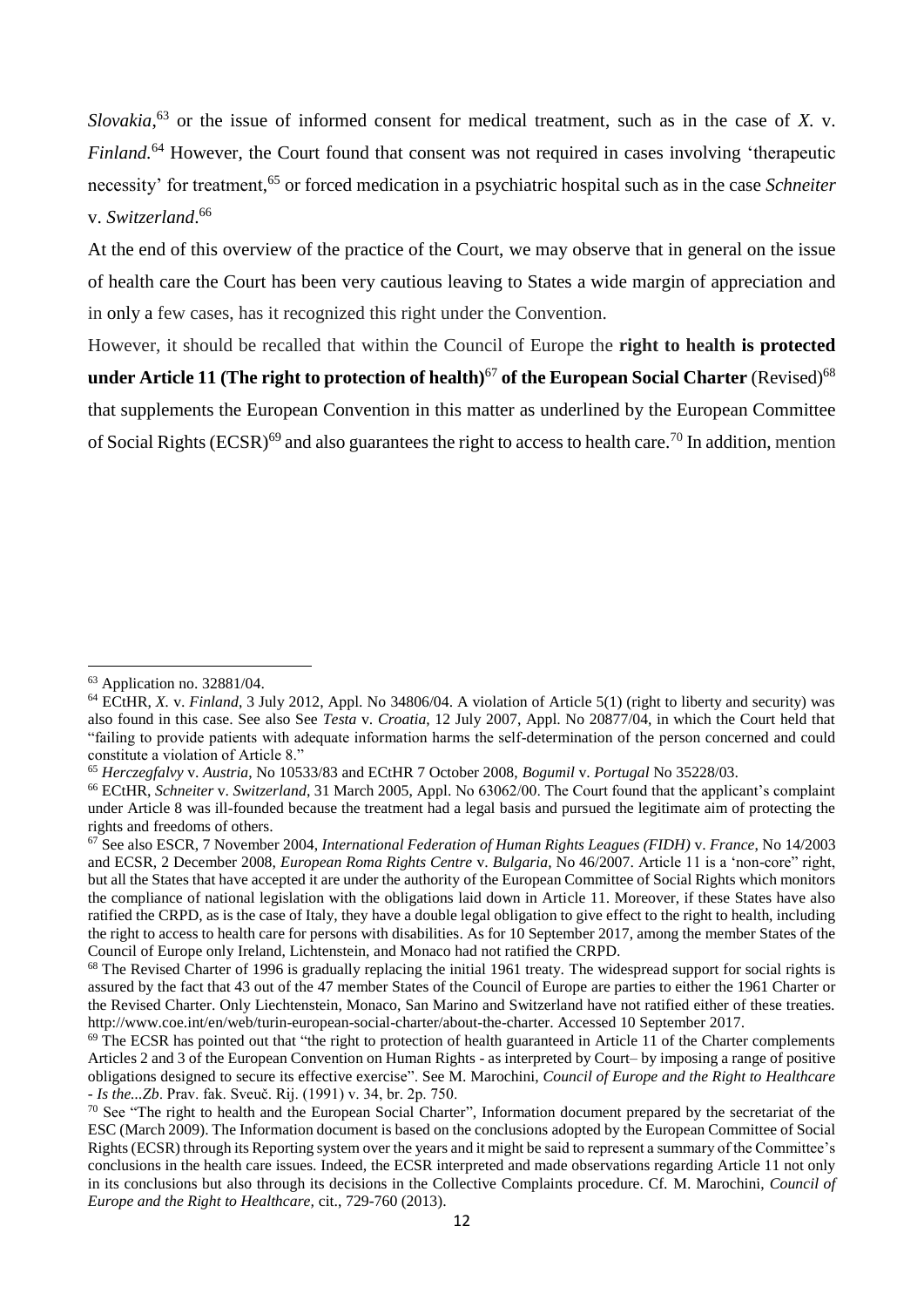# should be made of the **Convention on Human Rights and Biomedicine that in Article 3<sup>71</sup> protects the right to equitable access to health care**. 72

To date, the European Court of Human Rights has not invoked the right to equitable access as protected under the Convention on Biomedicine therefore we cannot assess the influence which this Convention might have on the inclusion of the right to health care under the European Convention.

#### **c) Domestic laws: some best practice**

Turning to the domestic implementation of the right of access to health care for persons with disabilities in Europe, the CRPD Committee in its Concluding Observations on the initial report of the Union noted the existence of barriers faced by those persons in accessing health care in different member States.<sup>73</sup> The presence of different levels of barriers in this field among the EU Member States was also documented in a Report published last year by the Expert Panel on Effective Ways of Investing in Health<sup>74</sup> which focuses, *inter alia*, on people with mental health problems.

Limiting the analysis to the normative framework, it is worth recalling that the CRPD Committee recommended States Parties adopt specific legislation prohibiting discrimination on the grounds of disability in the health sector in order to conform with Convention obligations.<sup>75</sup> As already mentioned, the principle of non-discrimination is the cornerstone of Article 25 of the CRPD and is one of the four dimensions of accessibility as applied to the right to health.

<sup>71</sup> Council of Europe*,* Convention for the Protection of Human Rights and of the Human Being with regard to the Application of Biology and Medicine (Convention on Human Rights and Biomedicine) (CETS n. 164), adopted in Oviedo on 4 April 1997 (entered into force on 1 December 1999). Article 3 states "Parties, taking into account health needs and available resources, shall take appropriate measures with a view to providing, within their jurisdiction, equitable access to health care of appropriate quality." It is also relevant Article 5 of the Convention that provides that any intervention in the health sector can be carried out only if (and after) 'the person concerned has given free and informed consent to it.' Article 26 of the Convention, as well as Article 6, deals with the protection of persons not able to consent, Article 7 concerns the protection of persons who have mental disorders and Article 8 is about the emergency situations and defines the instances in which the exercise of the rights contained in the Convention and hence the need for consent may be limited.

<sup>&</sup>lt;sup>72</sup> The Explanatory Report to the Convention has clarified that the aim of this provision "is to ensure equitable access to health care in accordance with the person's medical needs. .... In this context, "equitable" means first and foremost the *absence of unjustified discrimination"*(paragraphs 24-25). Furthermore, the Parties are required to take appropriate steps to achieve this aim as far as the available resources permit (para. 26). [https://rm.coe.int/16800ccde5.](https://rm.coe.int/16800ccde5)

 $^{73}$  CRPD/C/EU/CO/1, para. 62.<br>
See "Access"

<sup>74</sup> See "Access to health services in the European Union." [https://ec.europa.eu/health/expert\\_panel/sites/expertpanel/files/015\\_access\\_healthservices\\_en.pdf.](https://ec.europa.eu/health/expert_panel/sites/expertpanel/files/015_access_healthservices_en.pdf) Accessed 30 August 2017.The Panel was set up the European Commission to provide advice on effective ways of investing in health. The Report points out that it is not clear what actions governments in different Member States have taken to address social exclusion or how much priority has been given to targeted mental health promotion and strategies to improve access to appropriate health services. However, it highlights the existence of some good practices in the organization of services that go in the direction of the integration and co-ordination of services across the health and social care sectors that ensures good coordination between primary care and mental health services. Good practices have been identified in some Northern European countries, such as Finland, Norway, and outside Europe, the United States, see Wahlbeck K (2010). Moving towards integrated addiction treatment systems. Nordic Studies on Alcohol and Drugs 27: 699-702.

<sup>&</sup>lt;sup>75</sup> See, among the others, the Concluding observations on the initial report of Portugal, CRPD/C/PRT/CO/1, para. 50.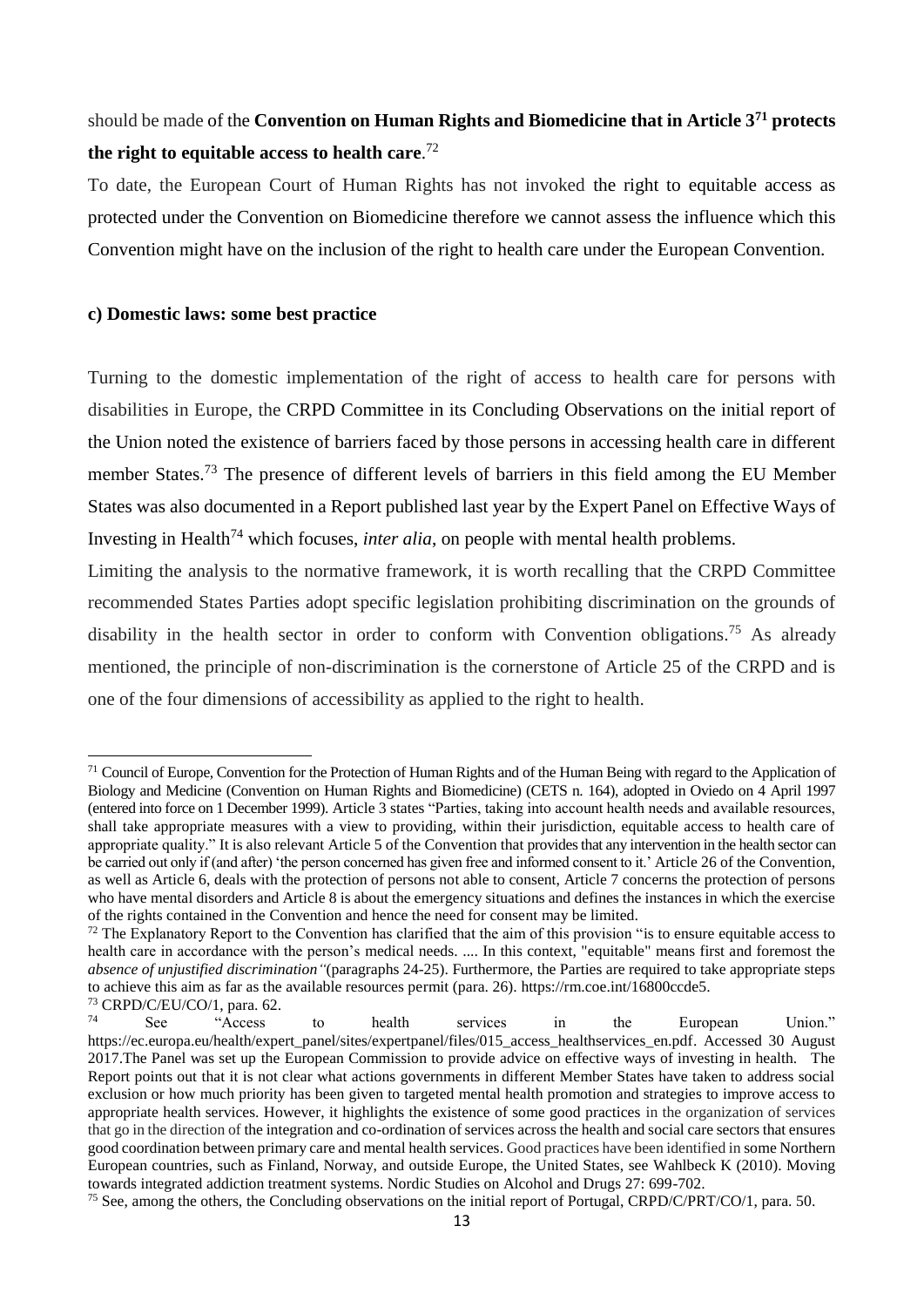In this respect, it should be noted that although EU law does not specifically protect disabled people against discrimination in health care,<sup>76</sup> several member States have adopted laws that explicitly prohibit discrimination based on disability in access to health care,  $^{77}$  as recommended by the CRPD Committee. Mention should be made in particular of the following: **Belgium,**<sup>78</sup> **Croatia**, <sup>79</sup>**Cyprus,**<sup>80</sup> **the Czech Republic,<sup>81</sup> Germany,**<sup>82</sup> **Hungary,<sup>83</sup> Luxembourg,<sup>84</sup> Portuga**l,<sup>85</sup> **Romania,**<sup>86</sup>

1

*Official Gazette* 85/08, 112/12. *Zakon o suzbijanju diskriminacije, Narodne novine* 85/08, 112/12, Article 8.

<sup>&</sup>lt;sup>76</sup> The EU law does not guarantee the right to access health care for disabled persons specifically since in the field of human health the Union has only the competence to carry out actions to support, coordinate or supplement the actions of the Member States (Articles 4, 6 and 168 of the Treaty on the Functioning of the European Union). Article 35 of the EU Charter of Fundamental Rights protects the right of access to health care. As for specific disability acts, the European Disability Strategy 2010-2020 identifies health as one of the eight areas for action. The Strategy recognizes that people with disabilities may have limited access to health services and they are entitled to equal access to healthcare, including preventive healthcare, and specific affordable quality health and rehabilitation services which take their needs into account, including gender-based needs. However, it affirms that it is mainly the task of the Member States, which are responsible for organising and delivering health services and medical care."

 $77$  See Synthesis Report "Access to Healthcare by People with Disabilities in Europe – A Comparative Study of Legal Frameworks and Instruments" prepared by Professor Waddington in 2014 the basis of 25 country reports provided by ANED experts.

<sup>78</sup> Act of 10 May 2007 on combating certain forms of discrimination (*Moniteur belge*, 30 May 2007), Article 4, para. 4, Article 5, para. 1.2. Prohibited conduct includes the refusal to make a reasonable accommodation for a person with a disability (Article 14). The three Communities in Belgium (Flanders, the French-speaking Community, and the Germanspeaking Community) also all have non-discrimination legislation covering the ground of disability and the area of health.  $79$  The Anti-discrimination Act prohibits discrimination on the grounds of disability (Article 1) and covers health care

 $80$  The Persons with Disabilities Law of 2000 (127(I)/2000) prohibits discrimination against people with disabilities in health services. The Anti-Racial and Certain Other Discrimination (Ombudsman) Law of 2004 (42(I)/2004) also prohibits discrimination on the ground of disability and covers access to healthcare Article 3(b)(c). Article 6(e).

<sup>81</sup> The Law No 198/2009 Coll. on Equal Treatment and Legal Means of Protection against Discrimination prohibits discrimination on the grounds of disability and covers *inter alia* access to health as well as other services. In addition, the Law on Healthcare Services No 372/2011 Coll. provides for reasonable accommodation in the context of communication, but not in other respect.

<sup>&</sup>lt;sup>82</sup> The 2006 General Equal Treatment Act prohibits discrimination in regard to social protection (social benefits and social services) and health services. Moreover the Disability Equality Act requires German public institutions, including those providing healthcare, to ensure accessibility of built and designed environments and in communications between citizens and public authorities. The Act covers only public health services, private companies are excluded.

<sup>&</sup>lt;sup>83</sup> Act 125 of 2003 on Equal Treatment and the Promotion of Equal Opportunities (ETA) prohibits discrimination the grounds of disability in health care.

<sup>&</sup>lt;sup>84</sup> Law of 24 July 2014 on the rights and obligations of the patient and obligations of health care providers establishes that, except in emergencies, all patients will enjoy equal access to healthcare as required and states the duty to provide to disabled people information on accessibility of hospitals.

<sup>&</sup>lt;sup>85</sup> Law 46/2006 (Law that Prohibits and Punishes Discrimination based on Disability and Aggravated Health Risk), expressly prohibits discrimination in access to healthcare in public and private services.

<sup>86</sup> Government Ordinance No 137/2000 prohibits discrimination *inter alia* on the grounds of disability and covers the health system. This law is complemented by the Law on People with Disabilities' Rights (Law No 448/2006) which provides for an obligation on health service providers to ensure a reasonable accommodation to individuals with disabilities, including through providing high tech assistance.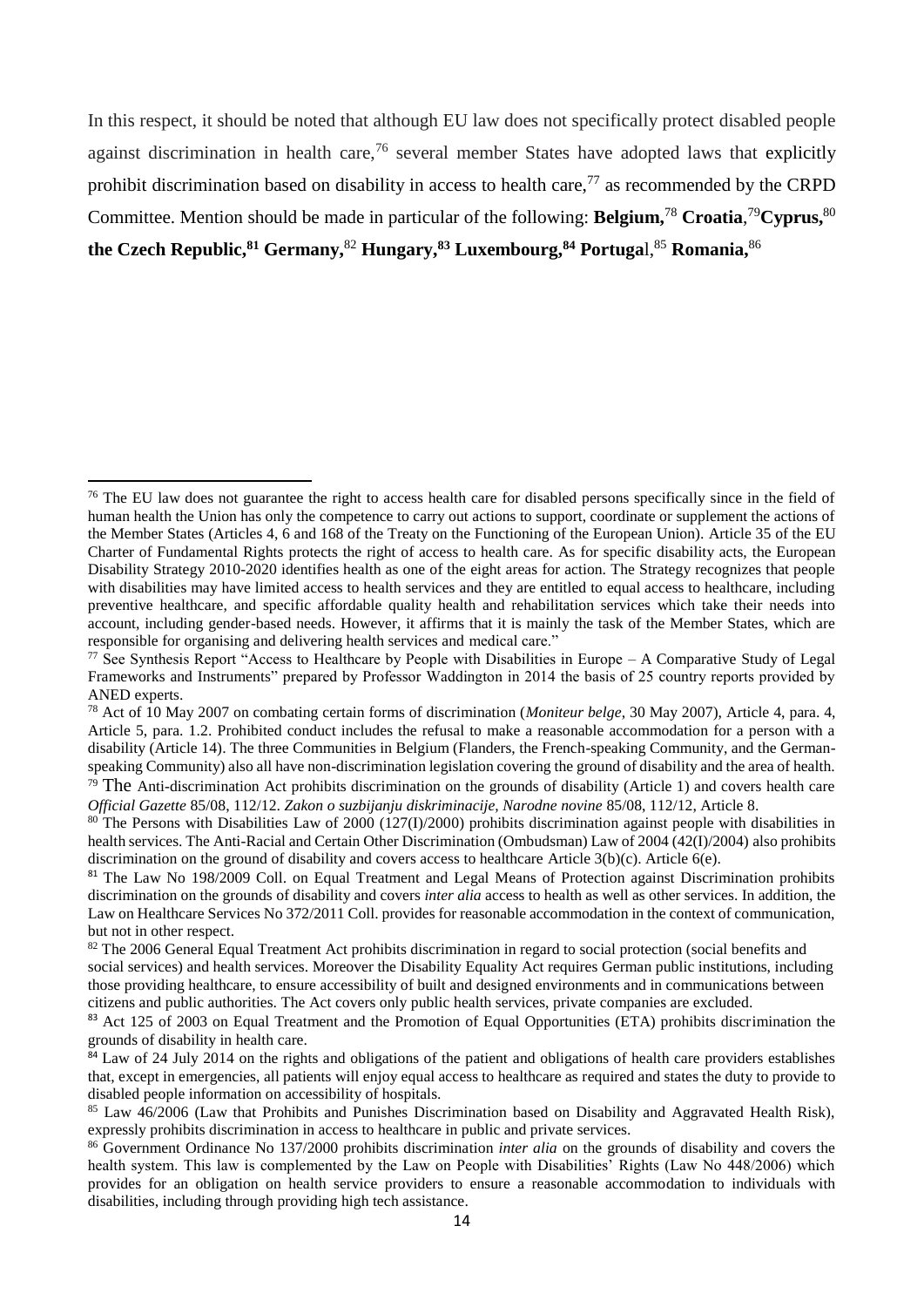# **Slovakia,** <sup>87</sup> **Slovenia,**<sup>88</sup> **Spain,** <sup>89</sup> and **the United Kingdom.** <sup>90</sup>

These laws may be considered best practice and models to be followed by other member States, which do not have specific legislation in this field.

## **d) Relevant domestic case law on the access to healthcare**

Domestic courts have also ruled on the right to access to healthcare for persons with disabilities.<sup>91</sup> Due to time constraints, I will mention only two landmark decisions that have set some fundamental principles in this matter. The first is the decision of the **Supreme Court of Canada** in the case *Eldridge v British Columbia*. <sup>92</sup> The case concerned deaf individuals who had been denied sign language interpreters while attending hospital for medical treatment. The Court found that "the government has not made a "reasonable accommodation" of the appellants' disability" and ruled that "sign language" interpreters must be provided in the delivery of medical services where doing so is necessary to ensure effective communication. The other decision was delivered by the **Colombian**  Constitutional Court in the case T-760/08 of 2008.<sup>93</sup> The Court examined multiple cases that

**.** 

<sup>92</sup> *Eldridge v British Columbia (AG)* [\[1997\] 3 S.C.R. 624.](https://en.wikipedia.org/wiki/Case_citation#Canada)

<sup>&</sup>lt;sup>87</sup> Act No 365/2004 Coll. on equal treatment in certain areas and protection against discrimination covers health care, the provision of goods and services (Article 3). In addition, Act No 576/2004 Coll. on healthcare and services related to

health care, as amended, prohibits discrimination on grounds of disability.

<sup>&</sup>lt;sup>88</sup> The Implementation of the Principle of Equal Treatment Act of 2007, the Equalisation of Opportunities for Persons with Disabilities Act (EOPDA) of 2010. The Patient's Rights Act of 2008.

<sup>89</sup> The Act No. 51 of 2003 on Equality, Non-Discrimination and Universal Accessibility (LIONDAU) prohibits discrimination on the grounds of disability and establishes the obligation to ensure equal opportunities and universal access in areas such as goods and services provided to the public, including health services. In addition, the General Act on the Rights of Persons with Disabilities and their Social Inclusion of 2013 states that "People with disabilities have the right to protection of health, including the prevention of disease and the protection, promotion and recovery of health, without discrimination on grounds of disability or special attention to mental health and sexual and reproductive health" (Article 10). Furthermore, a number of provisions provide for accessibility of information and *medical records (*Act 41/2002 establishes the right of every patient to receive information on his/her health and to access to medical records. Act 14/1986 on General Health also states that every patient has the right to receive information about the health services they can access and the necessary requirements for use.

 $90$  The Equality Act (2010) makes it unlawful to discriminate against disabled people in the provision of services, including health care services and establishes the duty of providers of health services to take reasonable steps to anticipate and remove accessibility barriers (see Section 20). In England and Wales the 2005 Mental Capacity Act sought to reduce difficulties concerning capacity to consent and best interests decisions for persons with intellectual disabilities.

<sup>91</sup> See for US case law, Mark A. Hall, *The Role of Courts in Shaping Health Equity*, *JHPPL* Advance Publication, posted on June 29, 2017<http://jhppl.dukejournals.org/content/early/2017/06/26/03616878-3940432.full.pdf-.In> South Africa, following the Constitutional reform of 1994 that introduced the right to health and the right to have access to health care services (including reproductive rights) into the Constitution, there have been several court cases which have thrown light on the concepts of "available resources" and "reasonable measures" in terms of section 27 (1) (b) of the Constitution, see respectively the cases *Soobramoney v Minister of Health, Kwa-Zulu Natal*, 1997 (12) BCLR 1696 (CC) and *Government of the Republic of South Africa and Others v Grootboom and Others* 2000 (11) BCLR.

<sup>&</sup>lt;sup>93</sup> The decision was delivered by the Court in its actions of *tutela* ('protection writ,' a flexible jurisdictional action designed to protect fundamental rights). The main question addressed to the Court was if the regulatory failures presented through the individual cases constituted a violation of the competent authorities' constitutional obligations to respect, protect, and fulfil the right to health and its effective enjoyment. To this question, the Court responded affirmatively, also in the light of international obligations in this field. The judgment has a complete annex describing the right to health under international law, the Court proceeds to set out the analytical categories through which the obligations arising from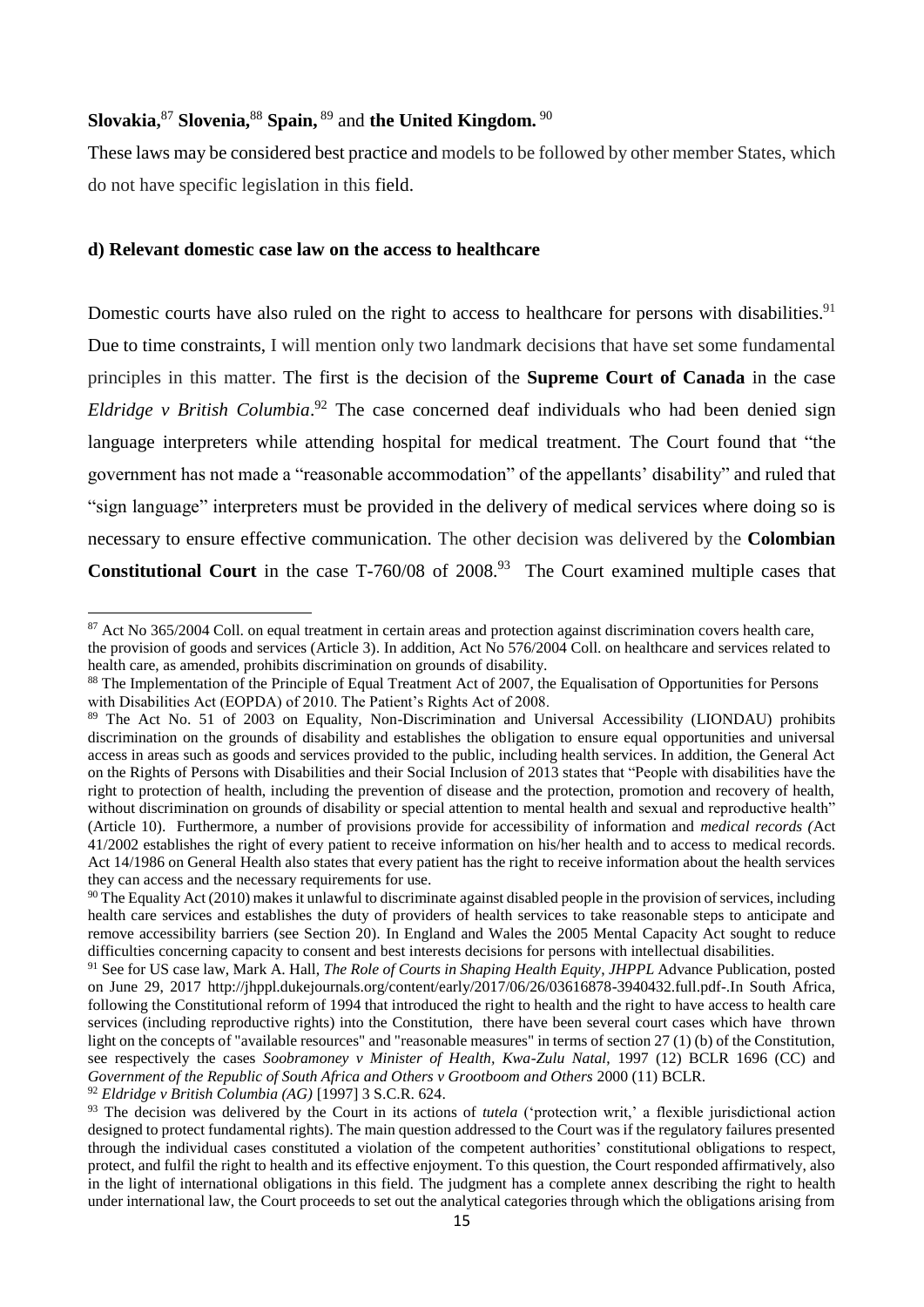invoked the protection of the right to health,<sup>94</sup> specifically access to needed health service guaranteed by law. 95

In the decision, the Court recalled that the jurisprudence of the same Constitutional Court has identified a set of rules that guarantee **the right to access to quality, timely, and effective health services.** In the judgment, it is further stressed that the right to access to the required health services involves the **right to adequate means of transport,** and to the **continuity of health care service**, once it has started. The Constitutional Court also pointed out that the right to access to health care under the terms set out above also applies to the subjects of special constitutional protection, such as children and **people with disabilities.** 

This ruling is particularly relevant not only for the contents but also for its effects at national level. In fact, following the decision of the Constitutional Court, 22 individuals received a remedy for their particular violations of the right to health and the Ministry of health and other government agencies have introduced the structural changes ordered by the Court.

The above-mentioned judgments show how courts' decisions can contribute to the enjoyment of the right to access to health care at domestic level in line with the international obligations in this field and to make changes in the internal legal order to ensure this right.

May I conclude my presentation by underlining that the enjoyment of the right to access to health care by disabled people requires the proactive role of States, which are called upon to act on different levels. In line with the CRPD, at domestic level it is in fact necessary to conform all health care environments to accessibility requirements, including overcoming physical, communication and information barriers through structural modifications to facilities, using equipment with universal design features, and communicating information in appropriate formats.

the right to health have been characterized under the International Covenant on Economic, Social and Cultural rights (ICESCR), as detailed by General Comment No. 14 (2000) of the UN Committee on Economic, Social and Cultural Rights. The main question addressed to the Court was if the regulatory failures presented through the individual cases constituted a violation of the competent authorities' constitutional obligations to respect, protect, and fulfil the right to health and its effective enjoyment. To this question, the Court responded affirmatively, also in the light of international obligations in this field. The judgment has a complete annex describing the right to health under international law, the Court proceeds to set out the analytical categories through which the obligations arising from the right to health have been characterized under the International Covenant on Economic, Social and Cultural rights (ICESCR), as detailed by General Comment No. 14 (2000) of the UN Committee on Economic, Social and Cultural Rights.

<sup>&</sup>lt;sup>94</sup> The Constitutional Court held that the right to health is a fundamental constitutional right, whose protection encompasses "a basic set of services, contemplated by the Constitution, the law, and the obligatory health plans. The Court has also affirmed that everyone has the constitutional right to be guaranteed access to the *required* services, that is, those services that are indispensable to maintain one's health when one's life, personal integrity or dignity is seriously threatened.

<sup>&</sup>lt;sup>95</sup> Law 100 of 1993, promulgated in a context of structural readjustment common to at the beginning of the 1990s, created a managed care system based on market mechanisms, coupled with defined benefits schemes. The system offered subsidies for demand, in contrast to the old scheme that mainly provided subsidies to the supply side of the health market. The cases referred to diverse situations in which the access to the required health services was denied.